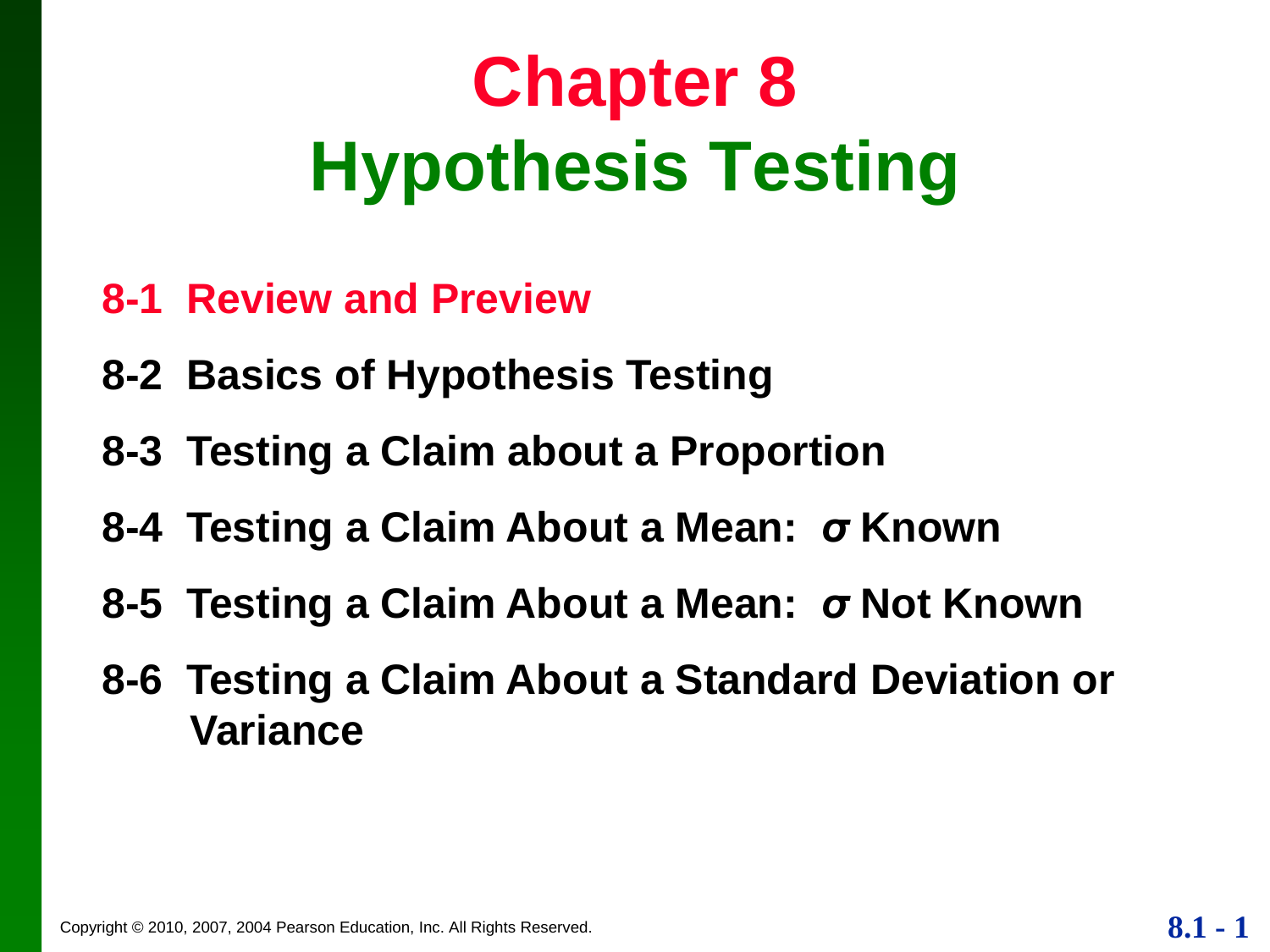## **Section 8-1 Review and Preview**

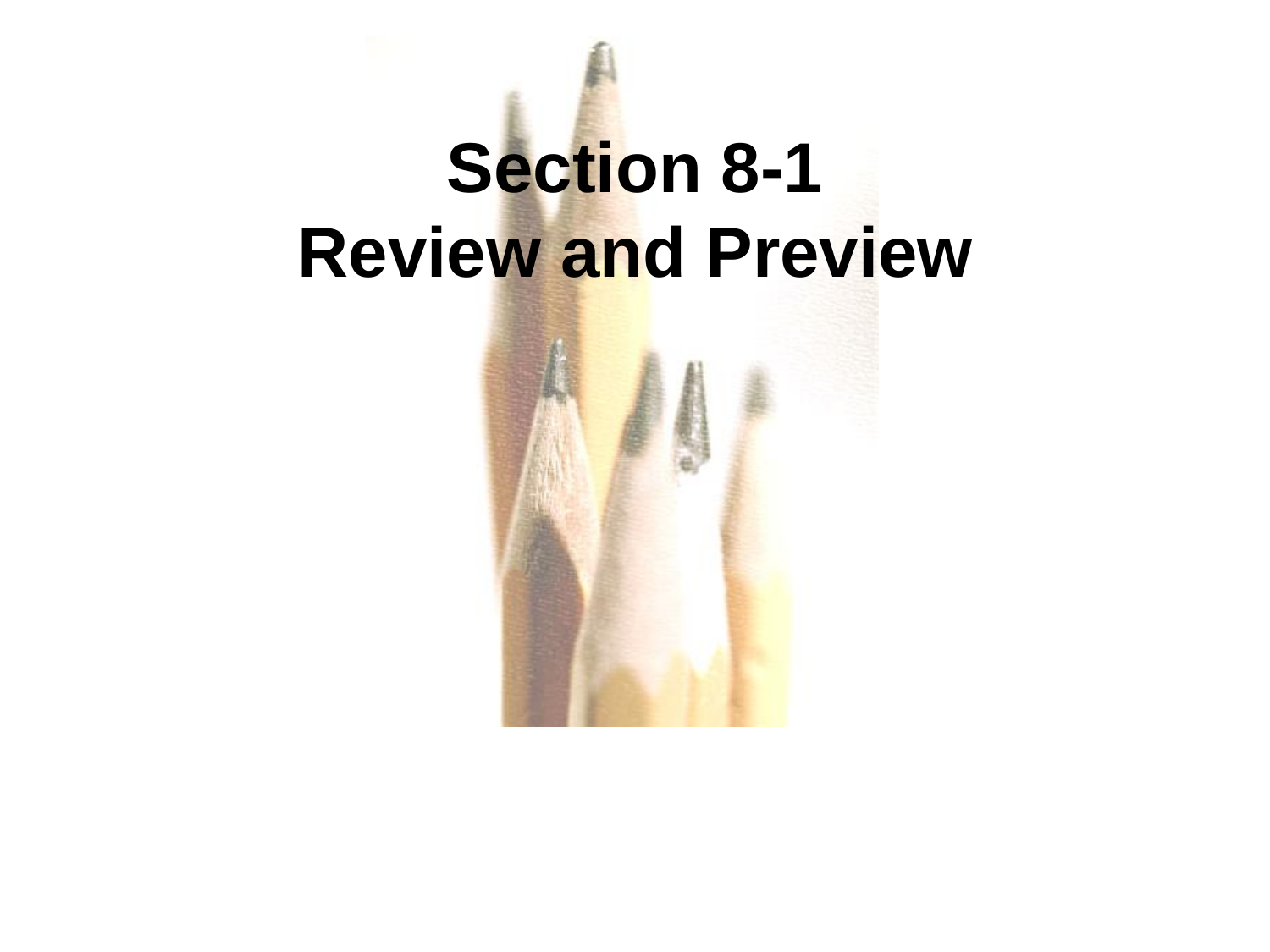#### **Definitions**

**In statistics, a hypothesis is a claim or statement about a property of a population.**

**A hypothesis test (or test of significance) is a standard procedure for testing a claim about a property of a population.**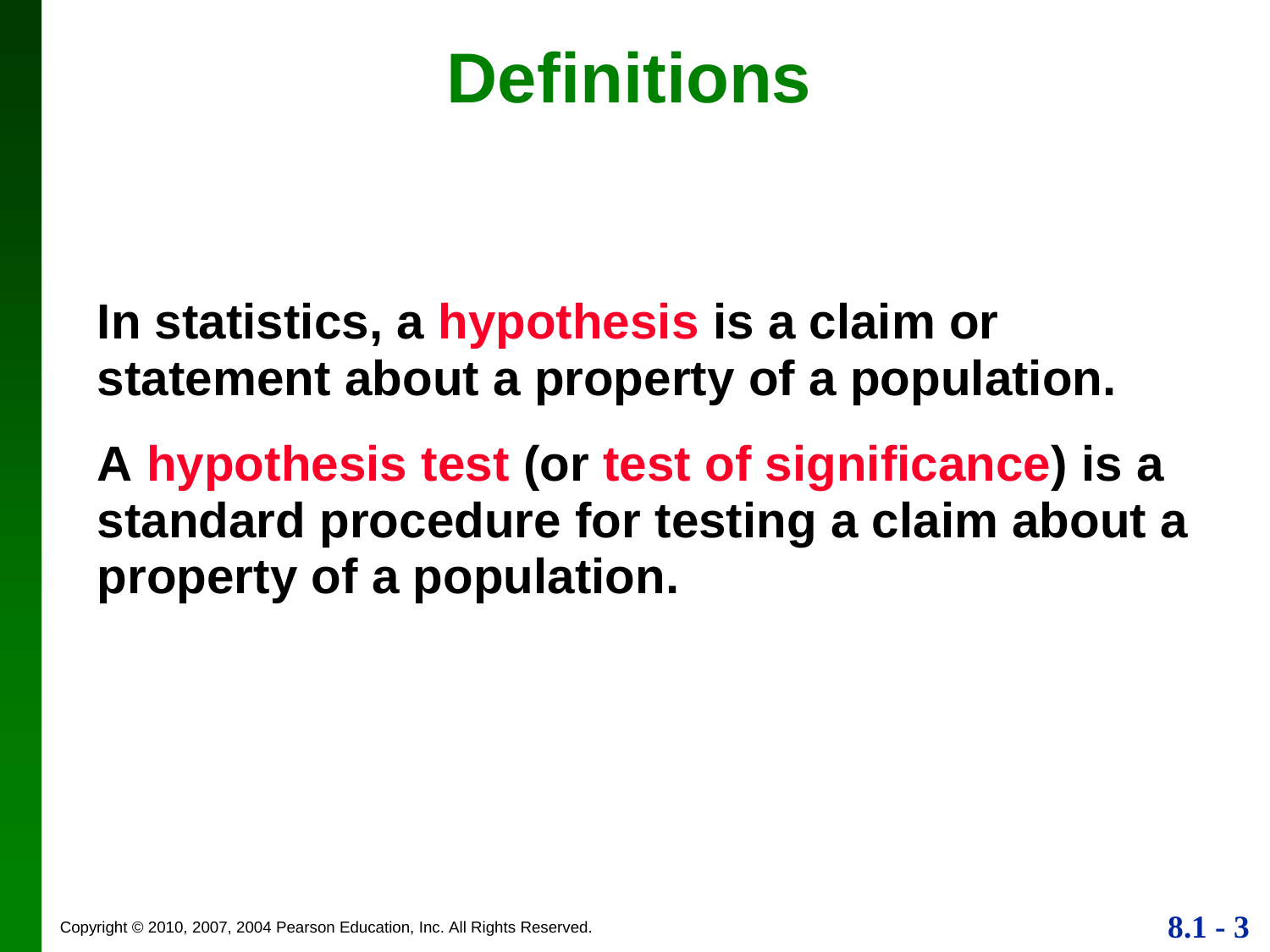# **Section 8-2 Basics of Hypothesis Testing**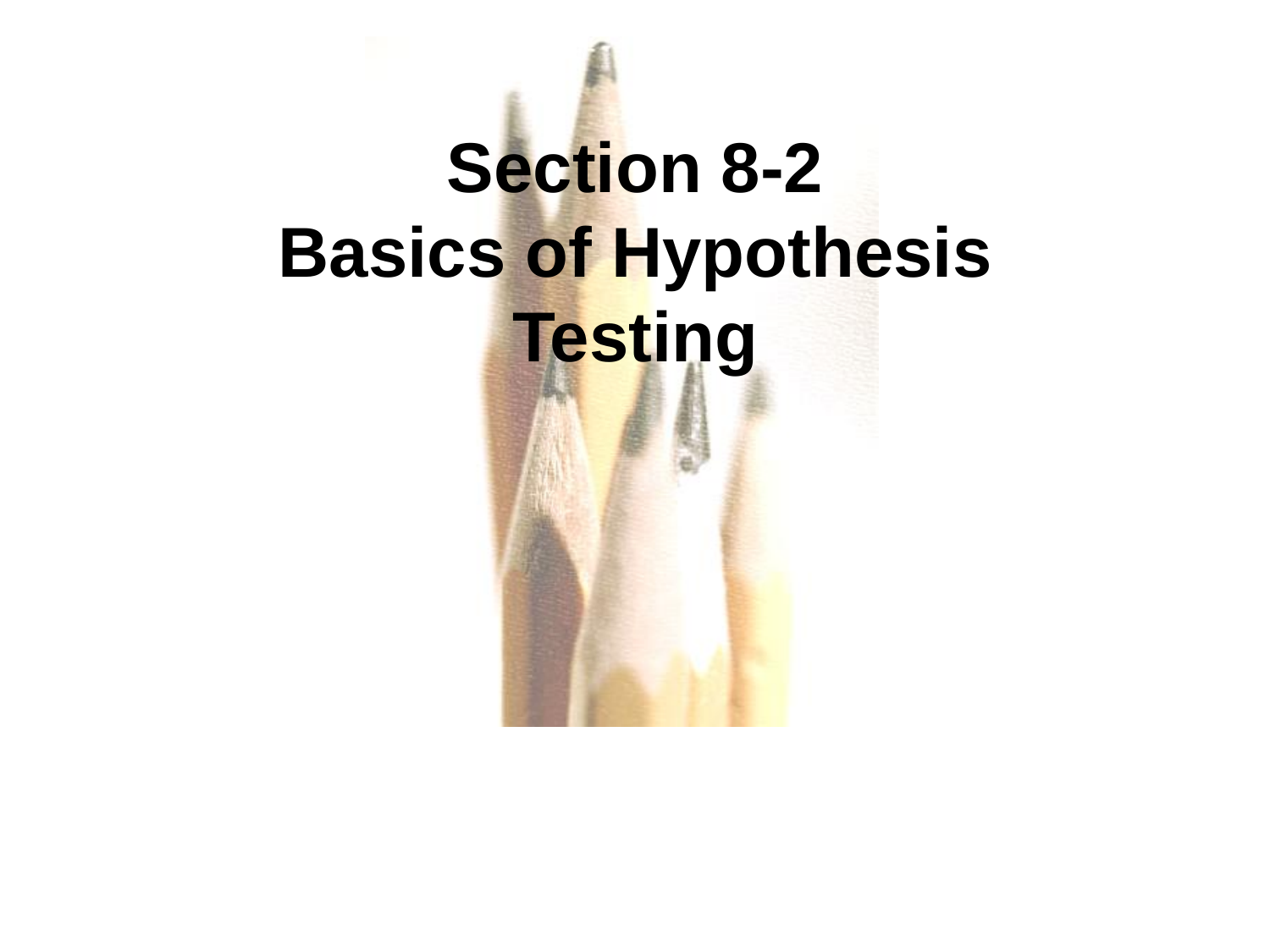

#### **The Basics of Hypothesis Testing**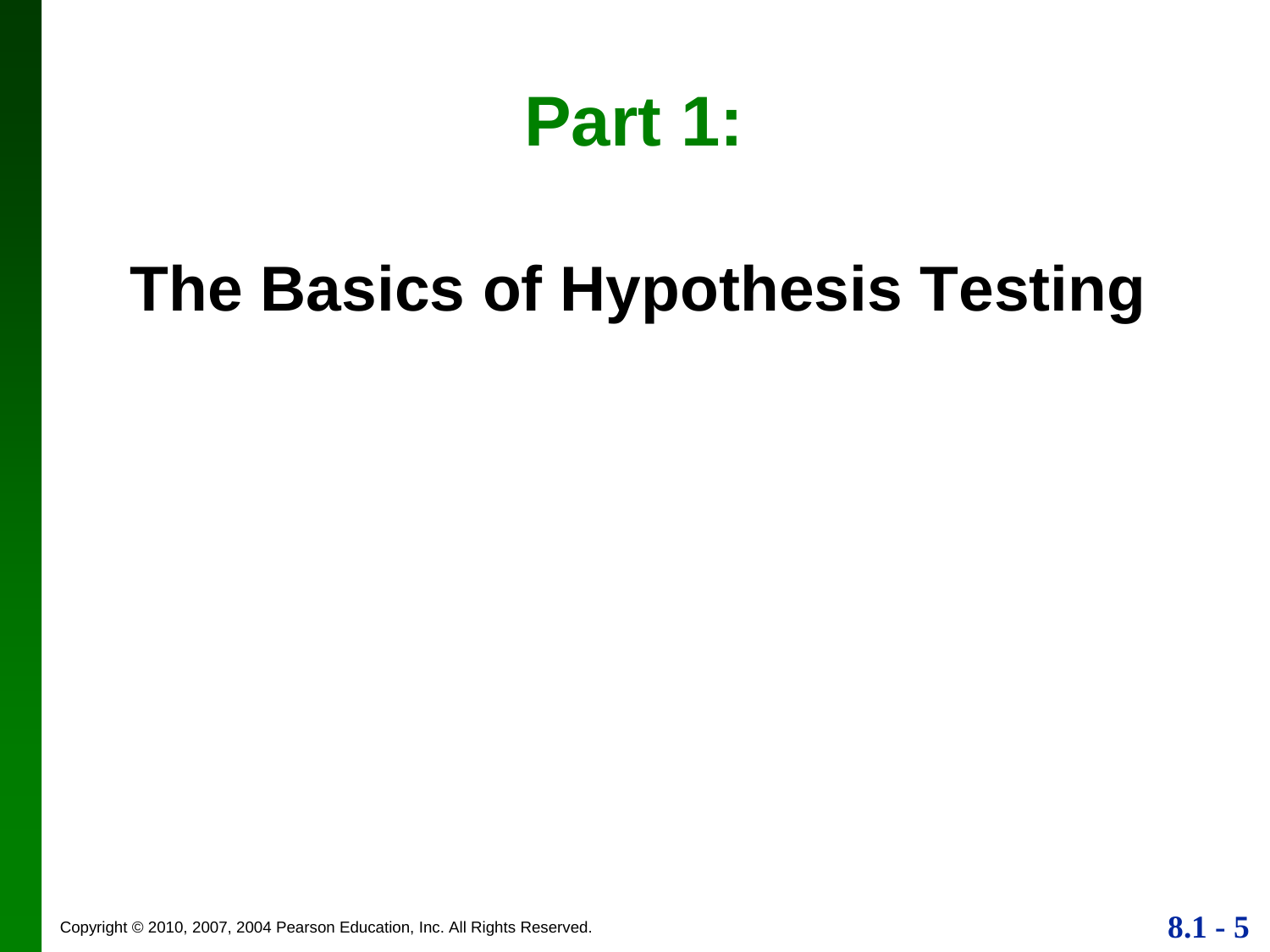# **Components of a Formal Hypothesis Test**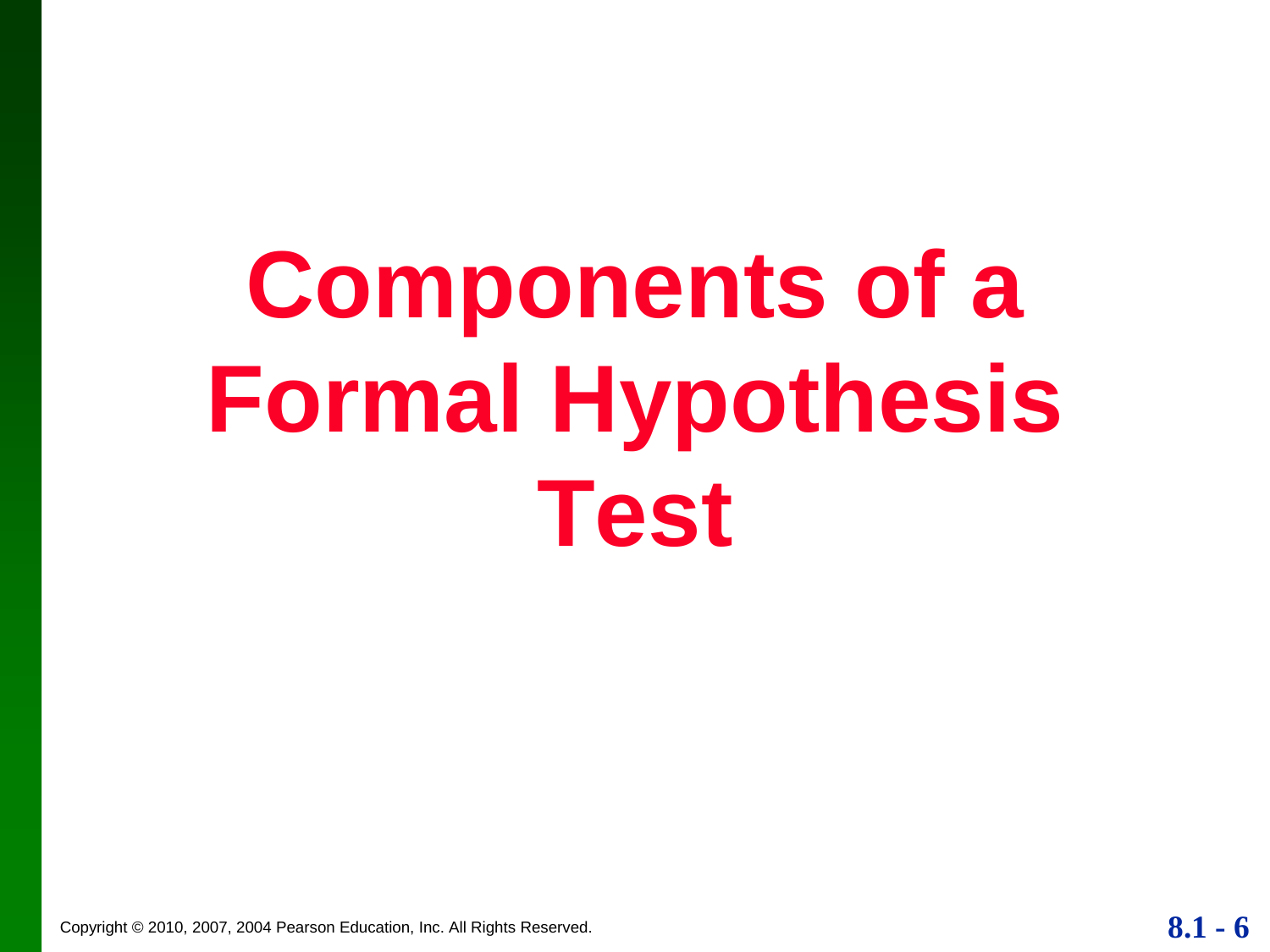## **Null Hypothesis:**  *H***0**

- **The null hypothesis (denoted by** *H***<sup>0</sup> ) is a statement that the value of a population parameter (such as proportion, mean, or standard deviation) is equal to some claimed value.**
- **We test the null hypothesis directly.**
- Either reject  $H_0$  or fail to reject  $H_0$ .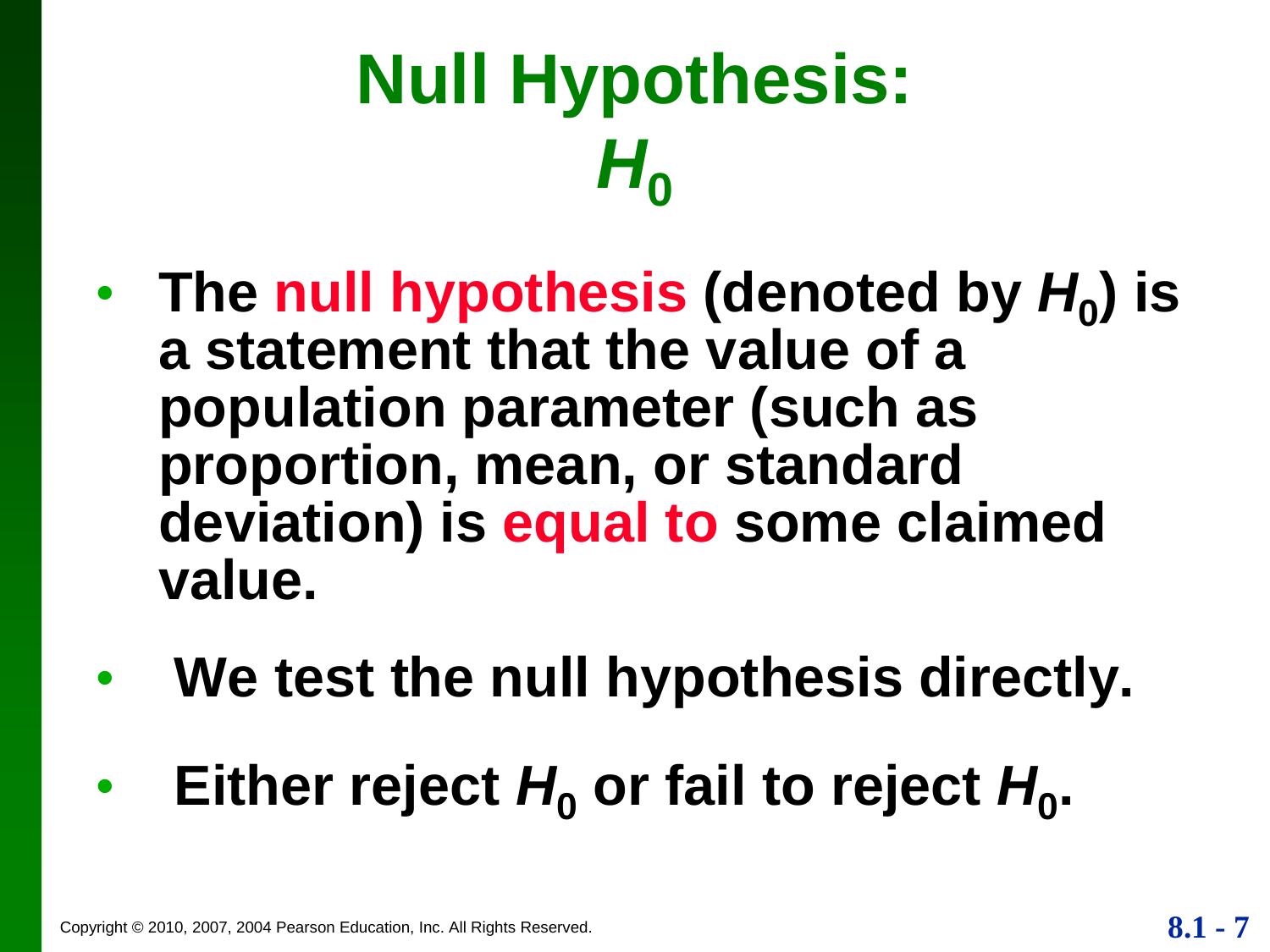## **Alternative Hypothesis:**  *H***1**

- **The alternative hypothesis (denoted**  by  $H_1$  or  $H_a$  or  $H_A$ ) is the statement that **the parameter has a value that somehow differs from the null hypothesis.**
- **The symbolic form of the alternative hypothesis must use one of these symbols: , <, >.**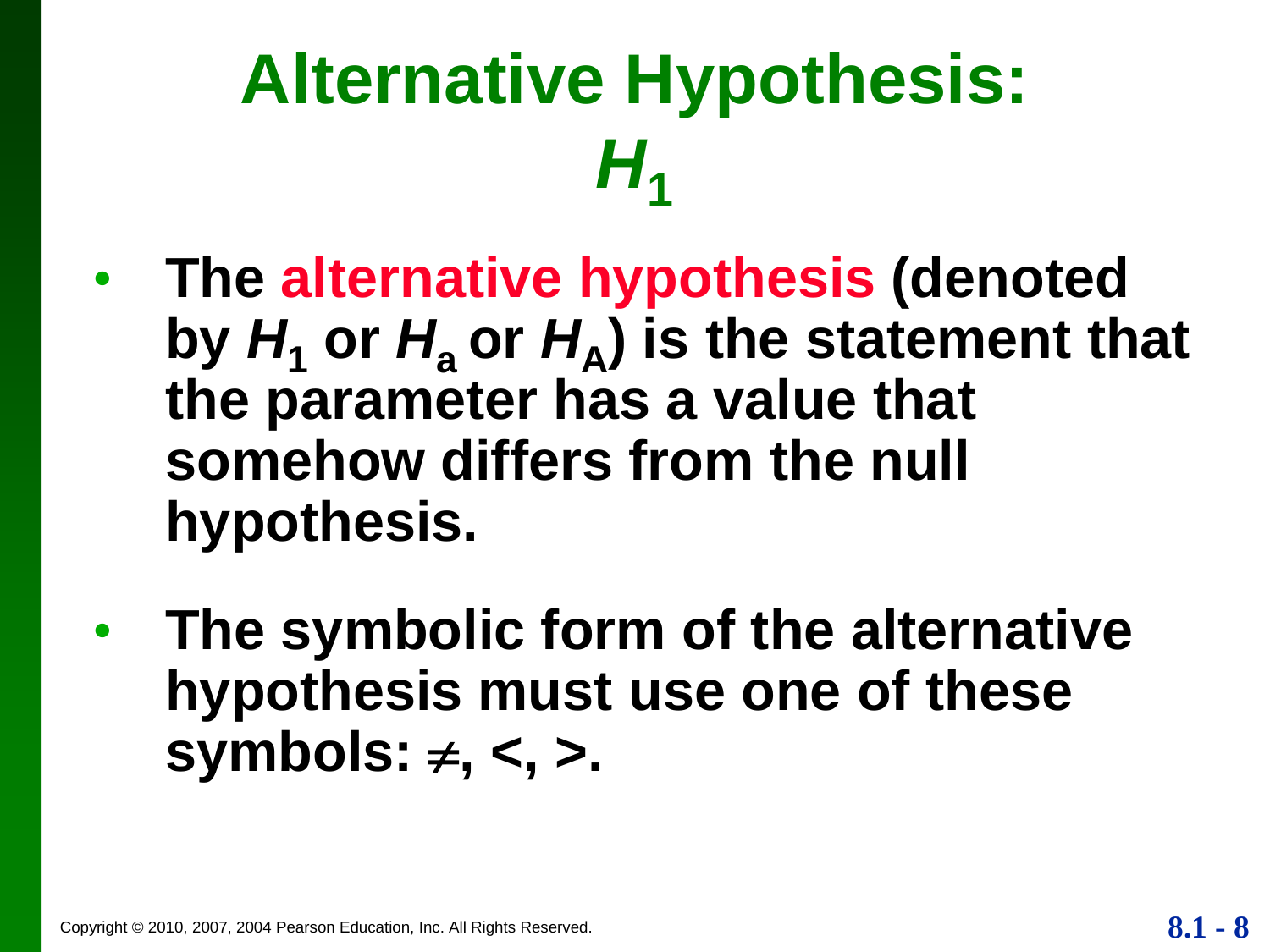**Consider the claim that the mean weight of airline passengers (including carry-on baggage) is at most 195 lb (the current value used by the Federal Aviation Administration). Follow the three-step procedure outlined in Figure 8-2 to identify the null hypothesis and the alternative hypothesis.**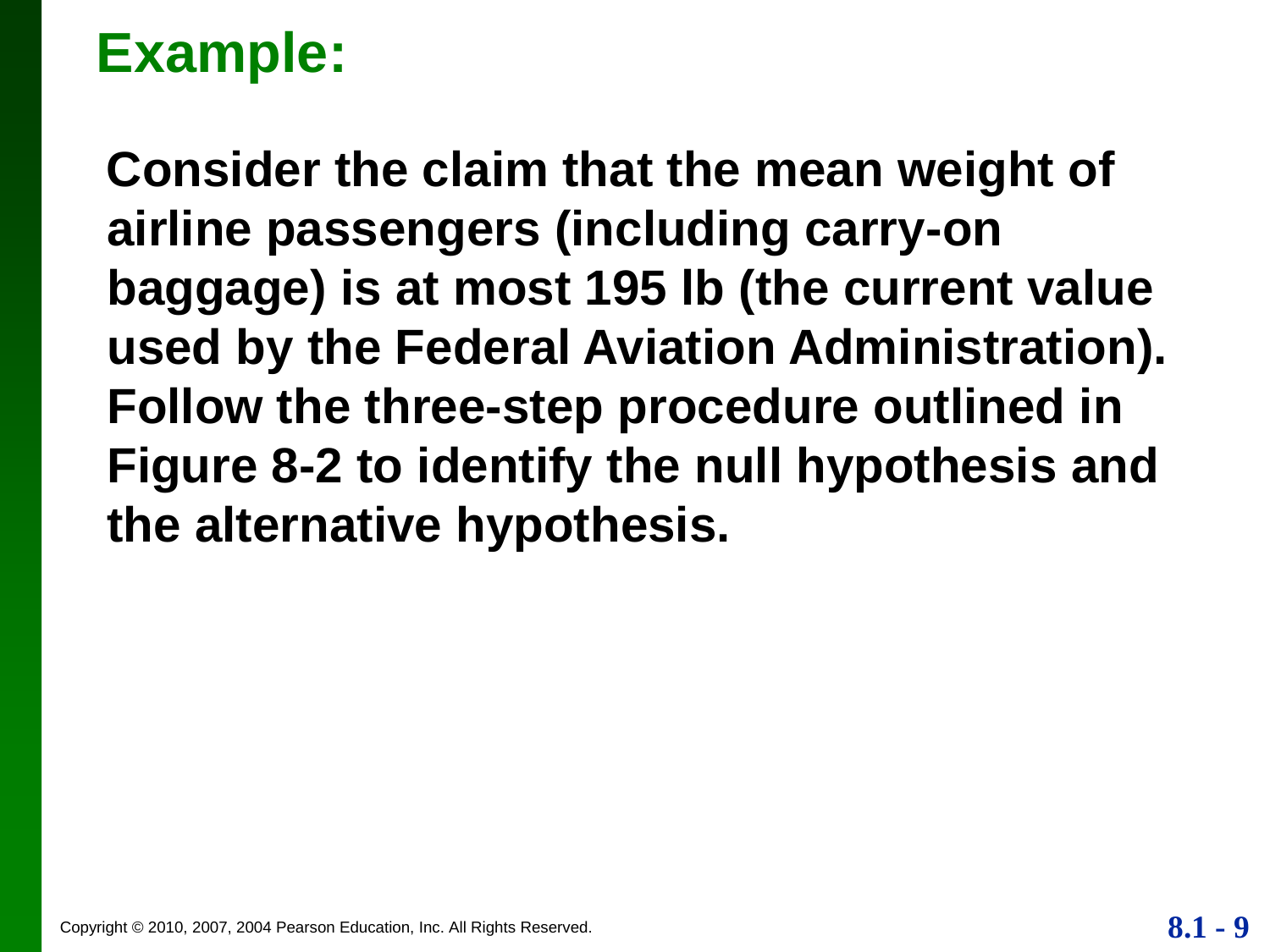**Step 1: Express the given claim in symbolic form. The claim that the mean is at most 195 lb is expressed in symbolic**  form as  $\mu$   $\leq$  195 lb.

#### Step 2: If  $\mu$   $\leq$  195 lb is false, then  $\mu$  > 195 lb **must be true.**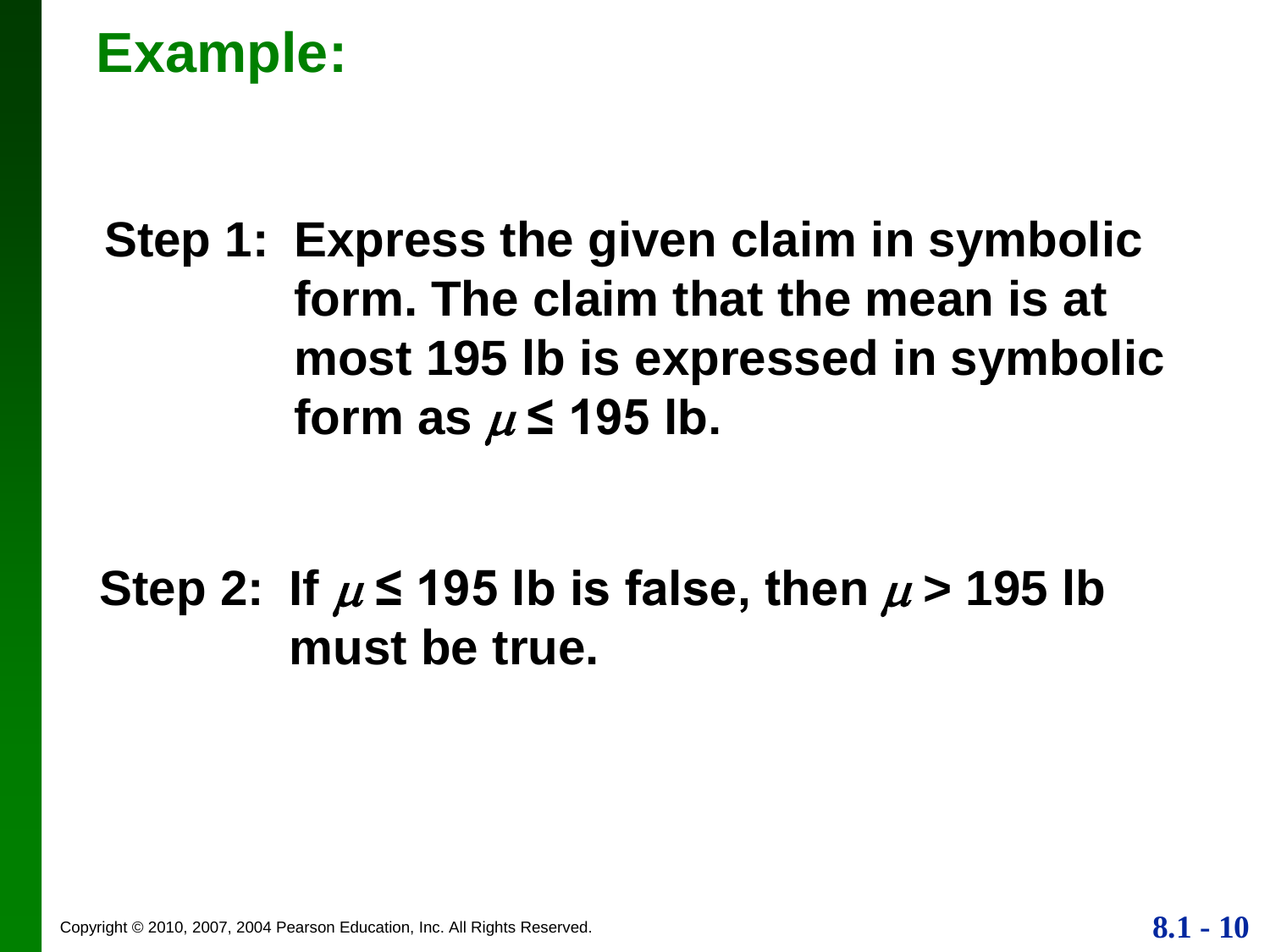#### **Step 3: Of the two symbolic expressions**  $\mu$  ≤ 195 lb and  $\mu$  > 195 lb, we see that  $\mu$  > 195 lb does not contain equality, **so we let the alternative hypothesis**   $H_1$  be  $\mu$  > 195 lb. Also, the null **hypothesis must be a statement that**  the mean equals 195 lb, so we let  $H_0$  $be \mu = 195 lb.$

**Note that the original claim that the mean is at most 195 lb is neither the alternative hypothesis nor the null hypothesis. (However, we would be able to address the original claim upon completion of a hypothesis test.)**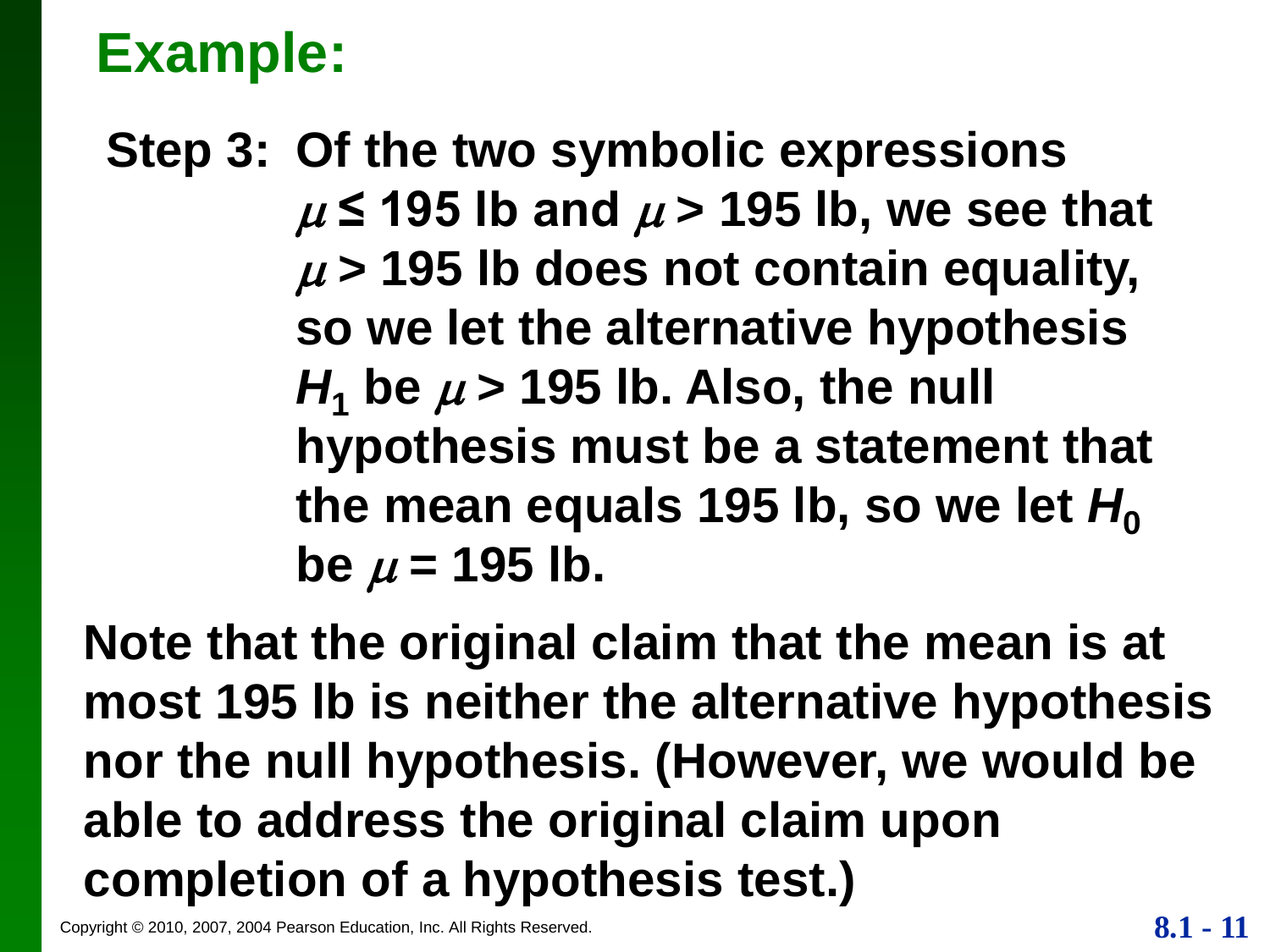#### **Test Statistic**

**The test statistic is a value used in making a decision about the null hypothesis, and is found by converting the sample statistic to a score with the assumption that the null hypothesis is true.**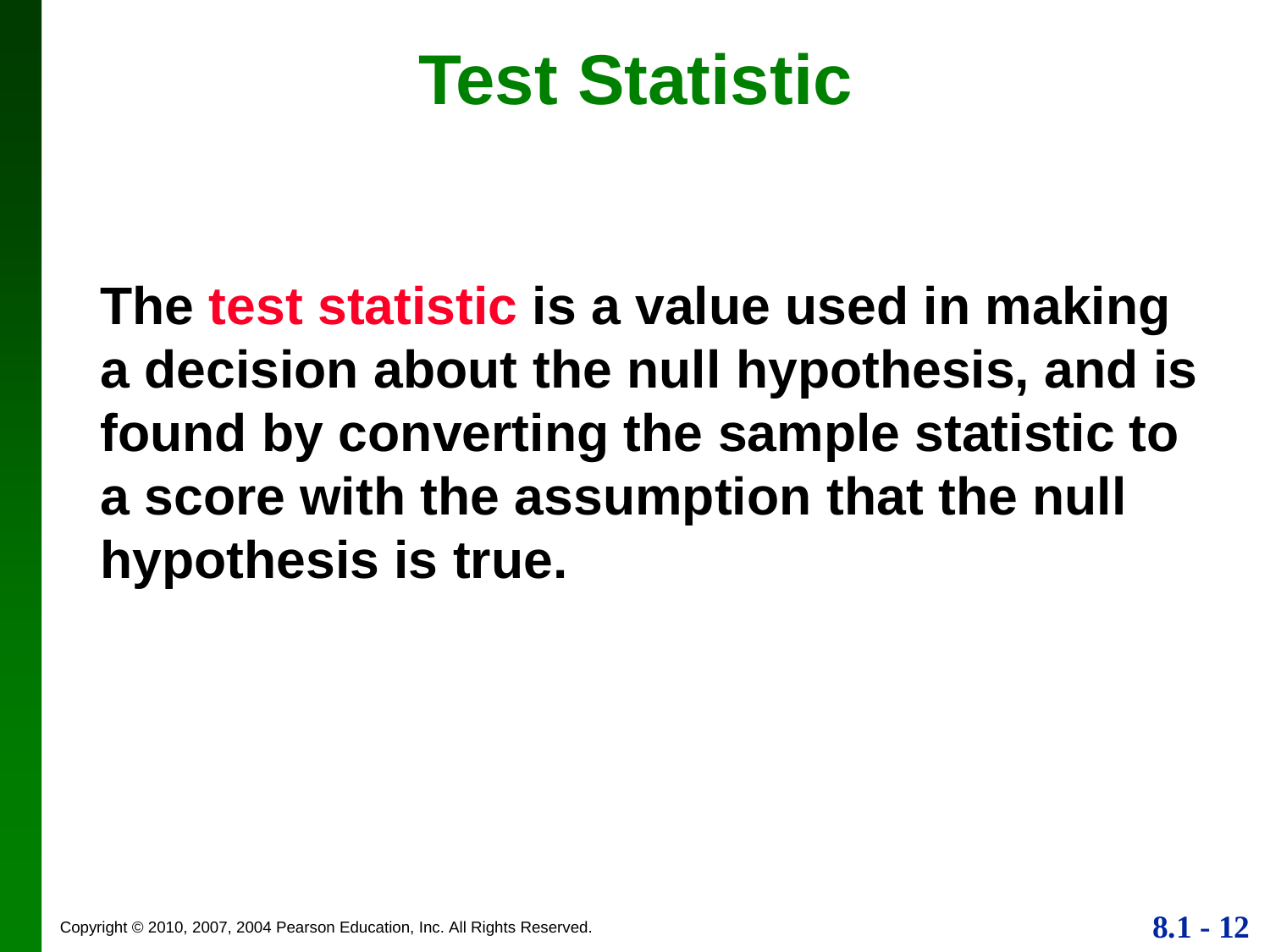#### **Test Statistic - Formulas**

#### **Test statistic for proportion**



#### **Test statistic for mean**

$$
z = \frac{\overline{x} - \mu}{\frac{\sigma}{\sqrt{n}}} \quad \text{or} \quad t = \frac{\overline{x} - \mu}{\frac{s}{\sqrt{n}}}
$$

 $(n-1)s^2$ 

 $\sigma$ 

2

 $\chi$ 

2

 $=$ 

# **Test statistic for**  Test statistic for  $z =$ <br>
proportion<br>
Test statistic  $z = \frac{\overline{x} - \mu}{\frac{\sigma}{\sqrt{n}}}$ <br>
Test statistic for  $\chi^2$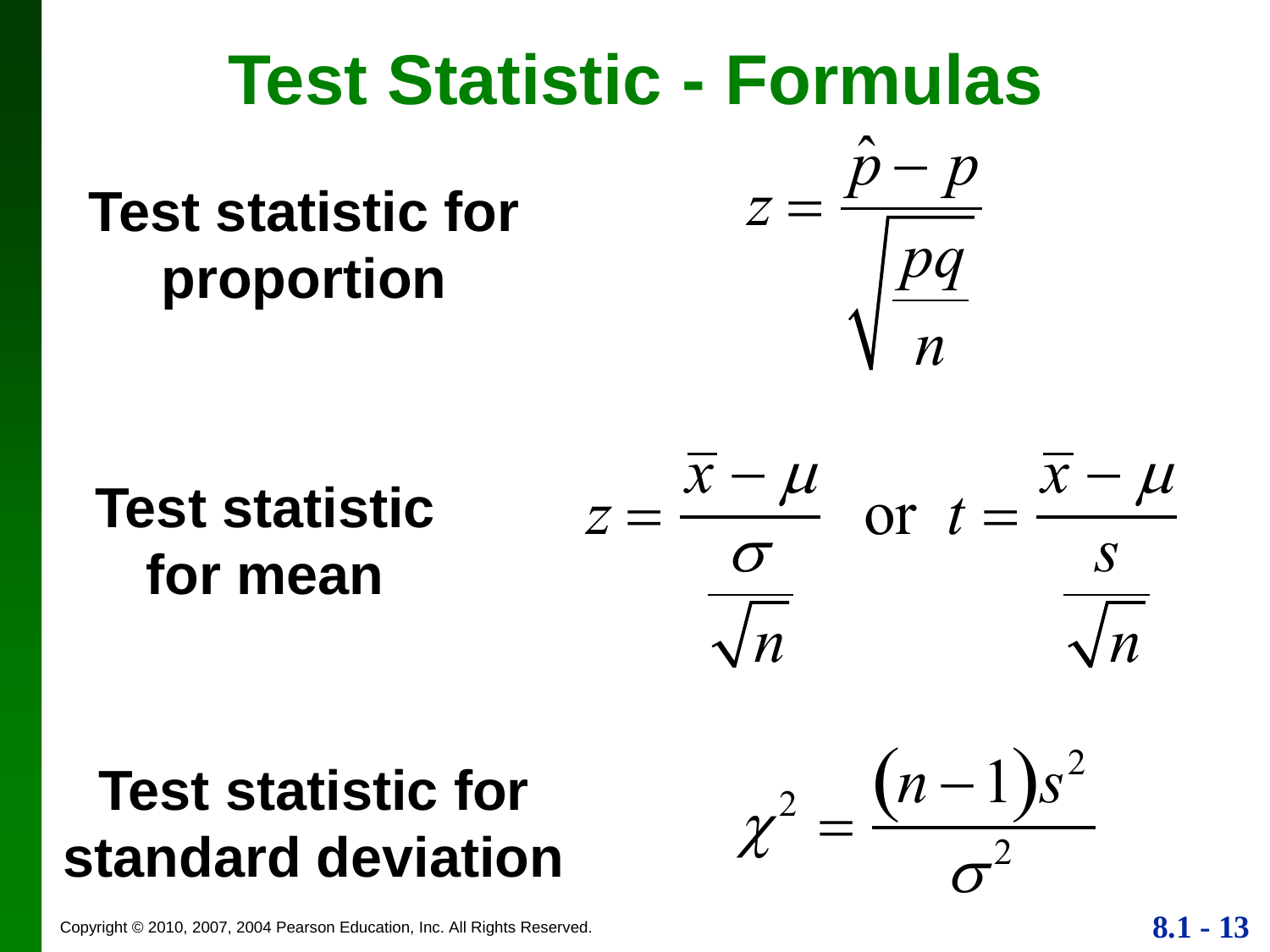**Let's again consider the claim that the XSORT method of gender selection increases the likelihood of having a baby girl. Preliminary results from a test of the XSORT method of gender selection involved 14 couples who gave birth to 13 girls and 1 boy. Use the given claim and the preliminary results to calculate the value of the test statistic. Use the format of the test statistic given above, so that a normal distribution is used to approximate a binomial distribution. (There are other exact methods that do not use the normal approximation.)**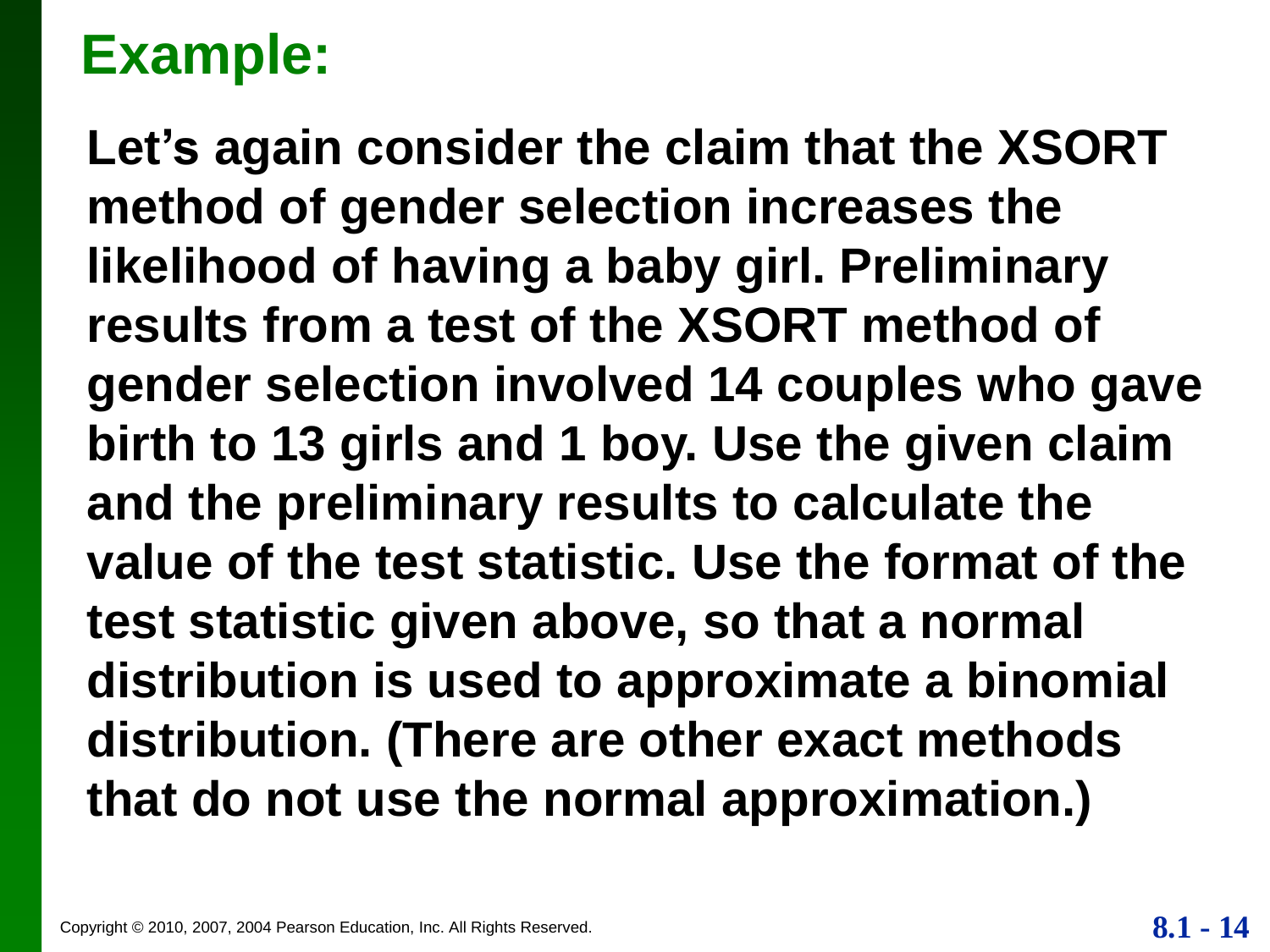**The claim that the XSORT method of gender selection increases the likelihood of having a baby girl results in the following null and alternative hypotheses** *H***<sup>0</sup> :** *p* **= 0.5 and**  $H_1$ :  $p > 0.5$ . We work under the assumption that the null hypothesis is true with  $p = 0.5$ . The **sample proportion of 13 girls in 14 births**  results in  $\hat{p} = 13/14 = 0.929$ . Using  $p = 0.5$ ,  $\hat{p} = 0.929$  and  $\vec{n} = 14$ , we find the value of the **test statistic as follows:**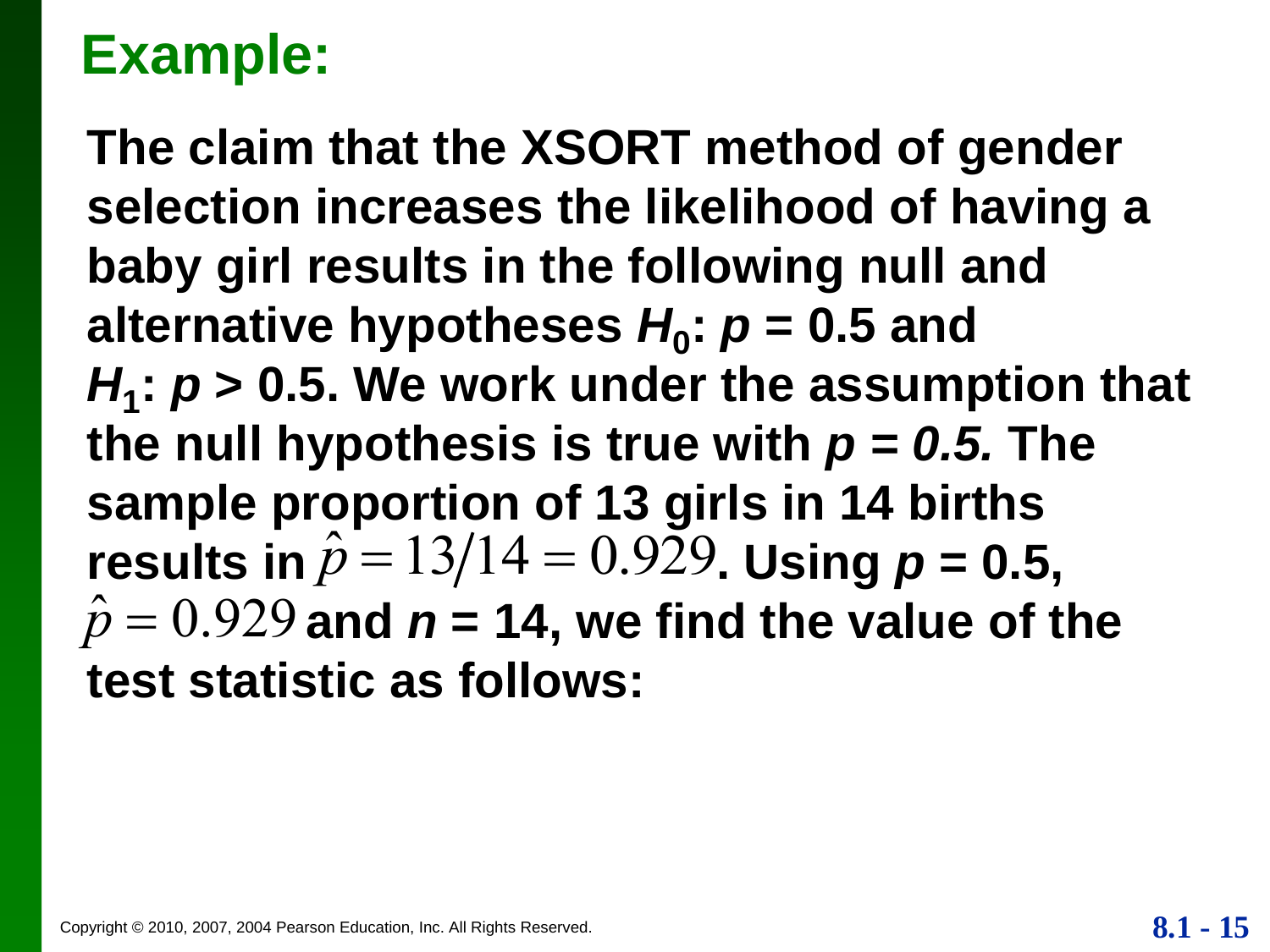

**We know from previous chapters that a z score of 3.21 is "unusual" (because it is greater than 2). It appears that in addition to being greater than 0.5, the sample proportion of 13/14 or 0.929 is significantly greater than 0.5. The figure on the next slide shows that the sample proportion of 0.929 does fall within the range of**   $z = \frac{P - P}{\sqrt{Pq}} = \frac{0.925 - 0.95}{\sqrt{(0.5)(0.5)}} = 3.21$ <br>We know from previous chapters that a z scotof 3.21 is "unusual" (because it is greater th<br>2). It appears that in addition to being greate<br>than 0.5, the sample proportion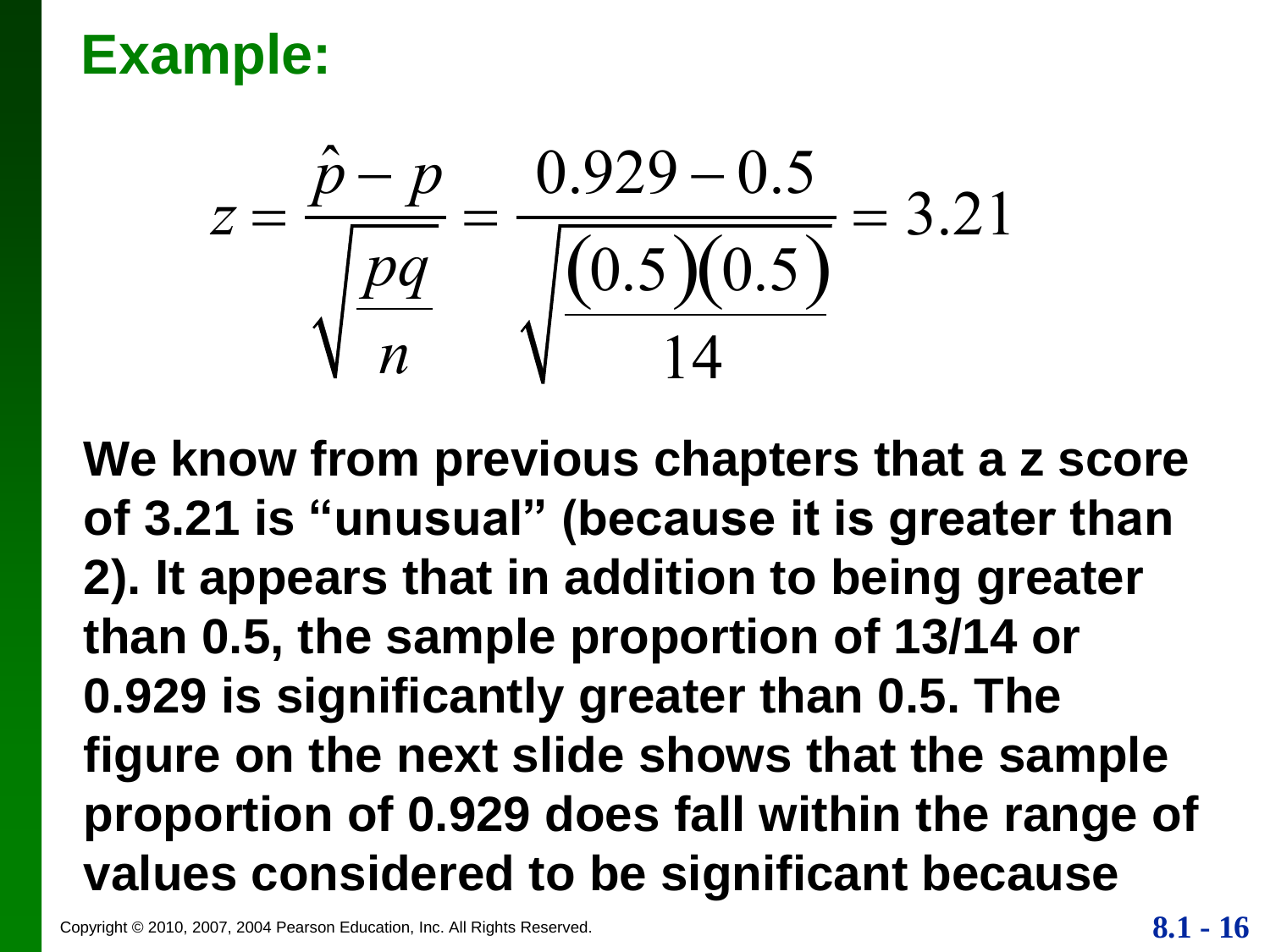#### **they are so far above 0.5 that they are not likely to occur by chance (assuming that the population proportion is**  $p = 0.5$ **).**

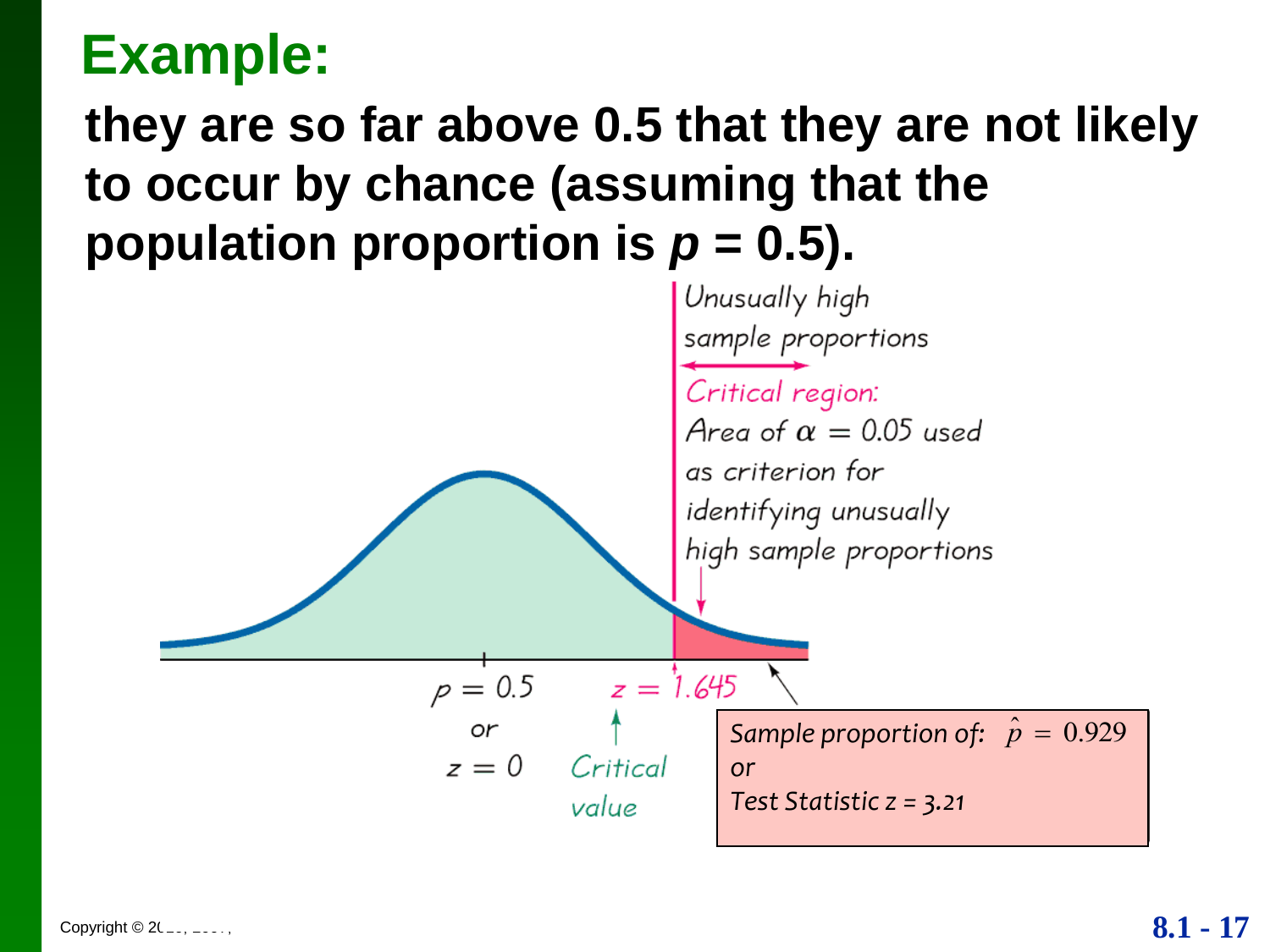## **Critical Region**

**The critical region (or rejection region) is the set of all values of the test statistic that cause us to reject the null hypothesis. For example, see the red-shaded region in the previous figure.**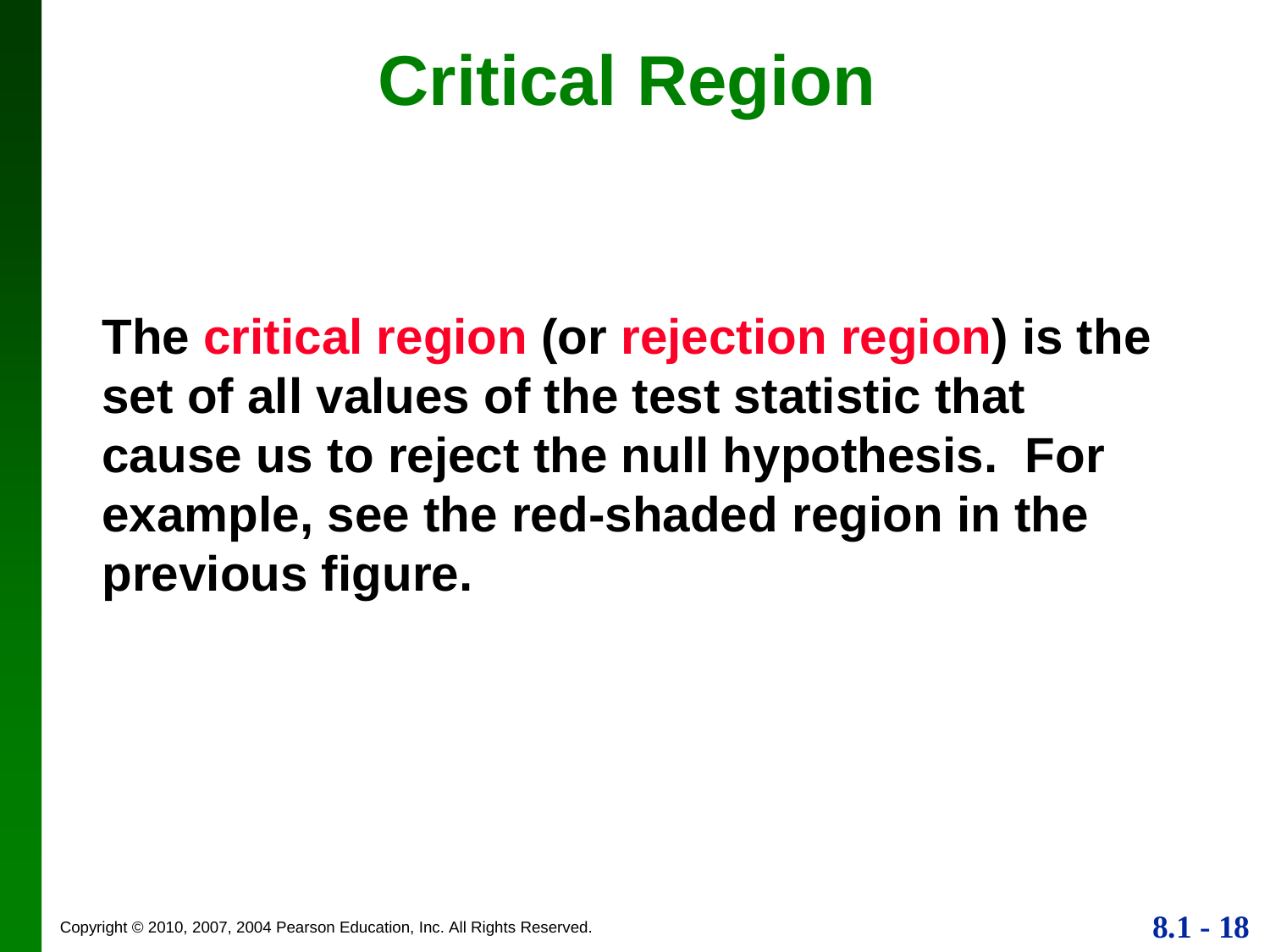## **Significance Level**

The significance level (denoted by  $\alpha$ ) is the **probability that the test statistic will fall in the critical region when the null hypothesis is**  actually true. This is the same  $\alpha$  introduced in Section 7-2. Common choices for  $\alpha$  are **0.05, 0.01, and 0.10.**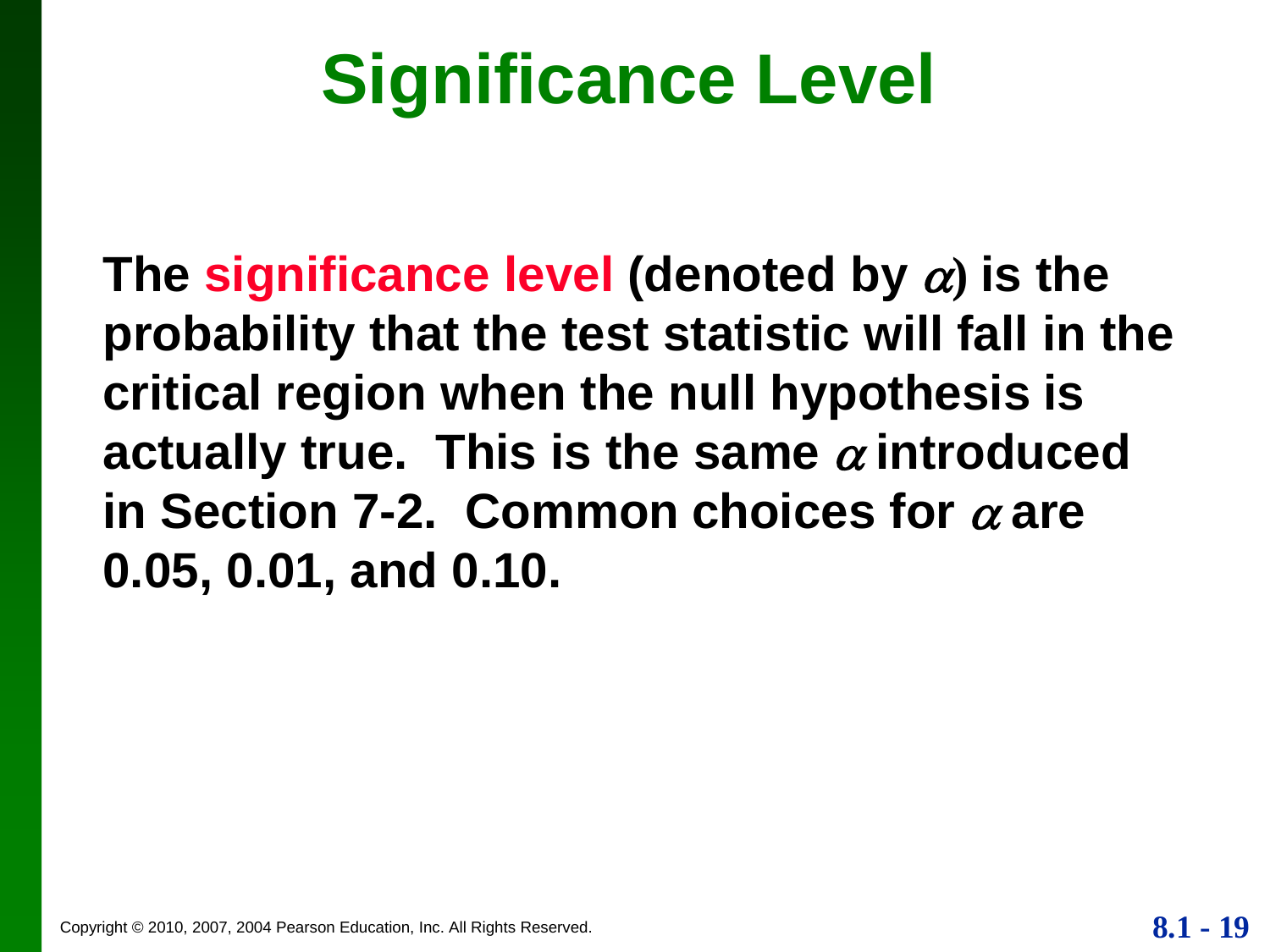## **Critical Value**

**A critical value is any value that separates the critical region (where we reject the null hypothesis) from the values of the test statistic that do not lead to rejection of the null hypothesis. The critical values depend on the nature of the null hypothesis, the sampling distribution that applies, and the significance**  level  $\alpha$ . See the previous figure where the **critical value of** *z* **= 1.645 corresponds to a**  significance level of  $\alpha$  = 0.05.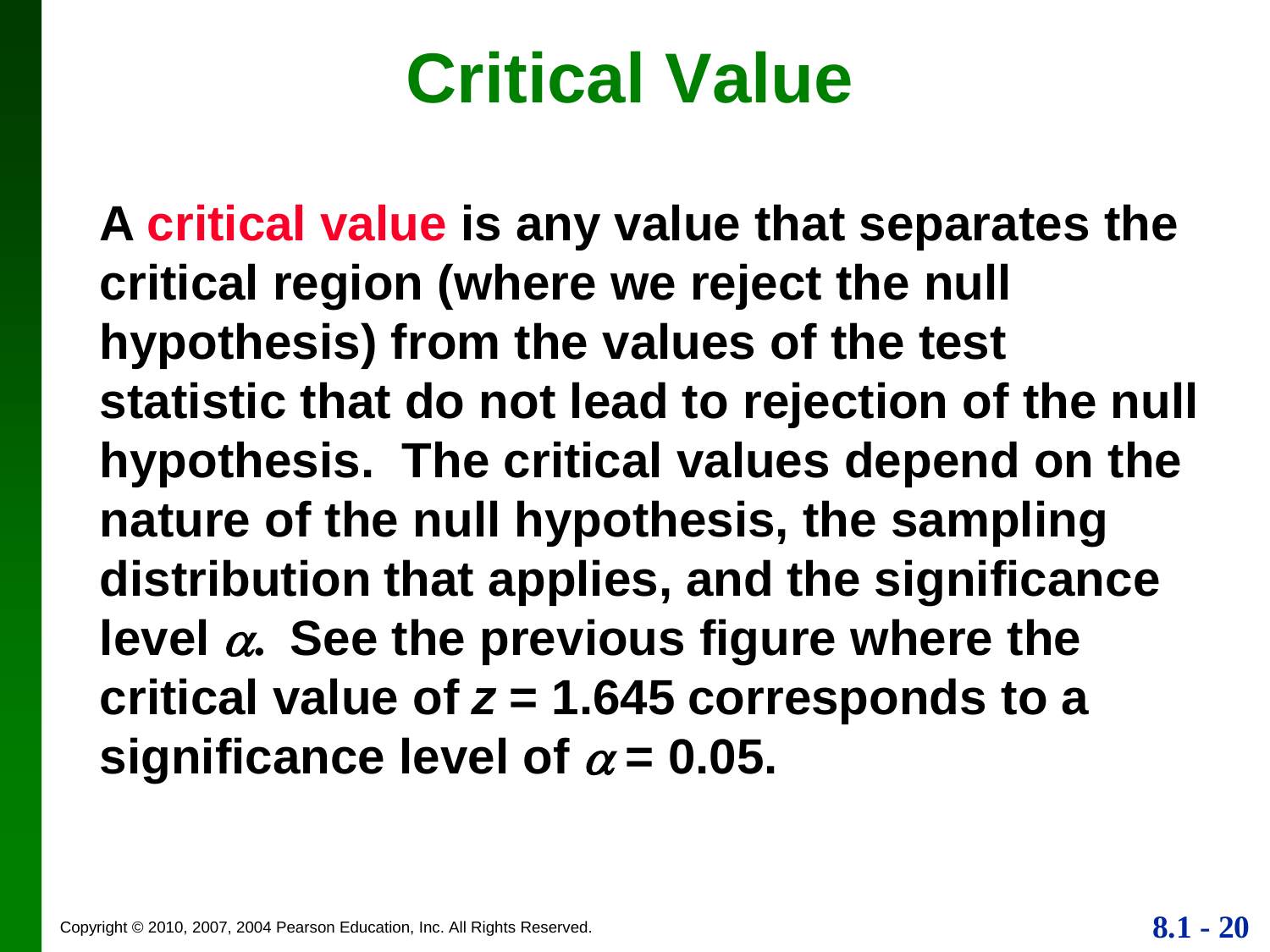## *P***-Value**

**The** *P***-value (or** *p***-value or probability value) is the probability of getting a value of the test statistic that is at least as extreme as the one representing the sample data, assuming that the null hypothesis is true.**

**Critical region in the left tail:**

*P***-value = area to the left of the test statistic**

**Critical region in the right tail:**

**Critical region in two tails:**

*P***-value = area to the right of the test statistic**

*P***-value = twice the area in the tail beyond the test statistic**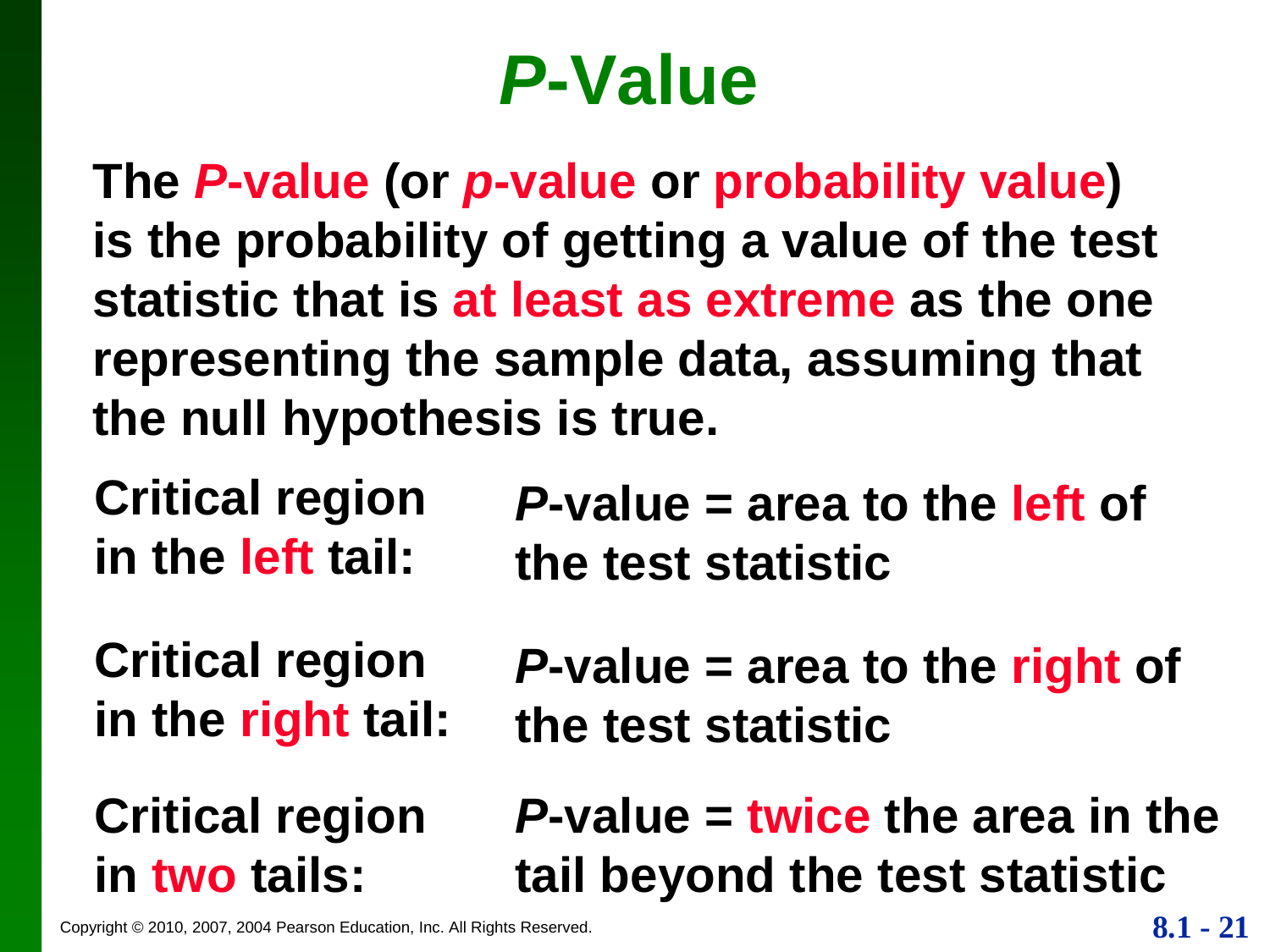#### *P***-Value**

**The null hypothesis is rejected if the** *P***-value is very small, such as 0.05 or less.**

**Here is a memory tool useful for interpreting the P-value:**

> **If the P is low, the null must go. If the P is high, the null will fly.**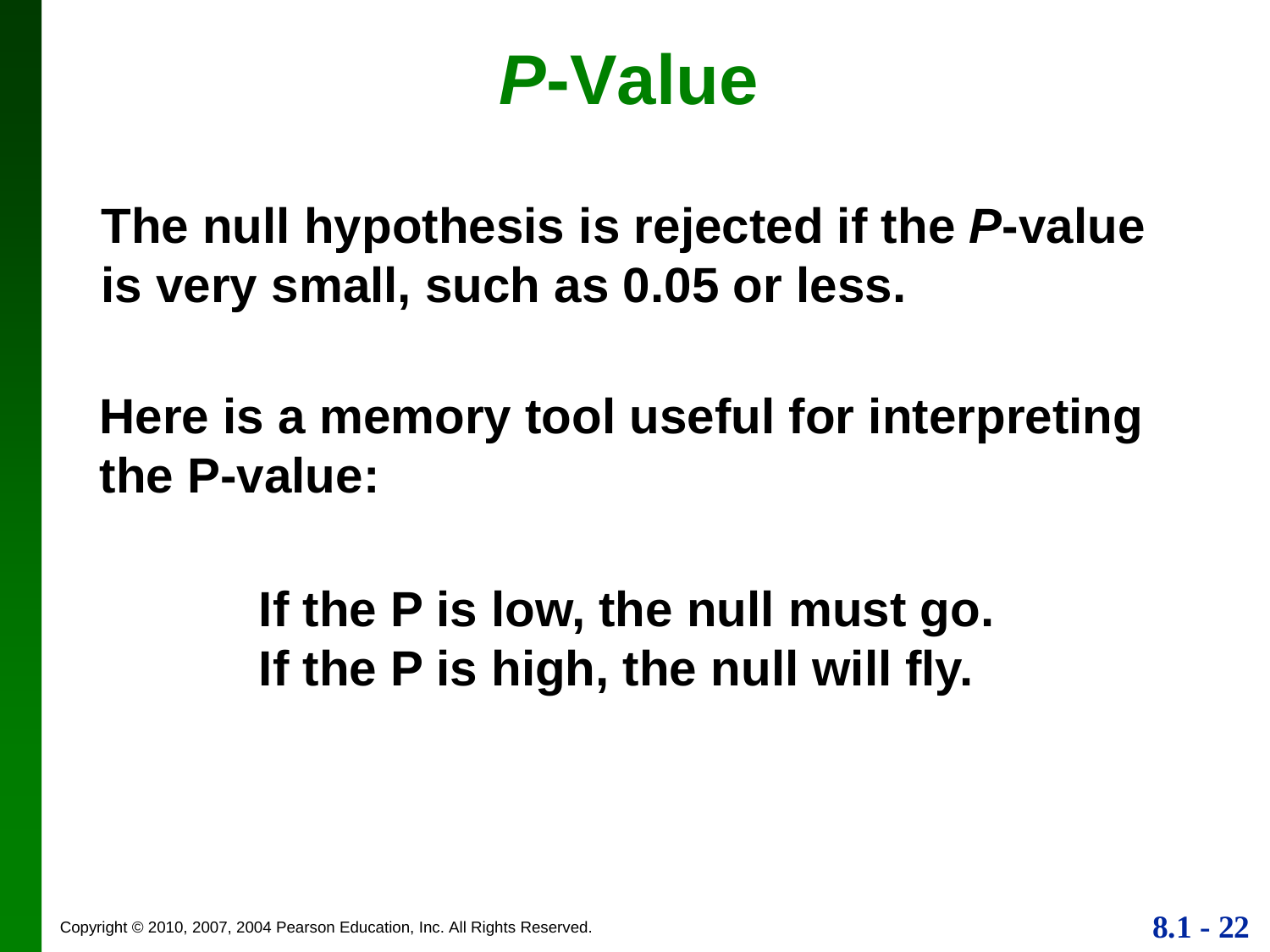## **Procedure for Finding** *P***-Values**

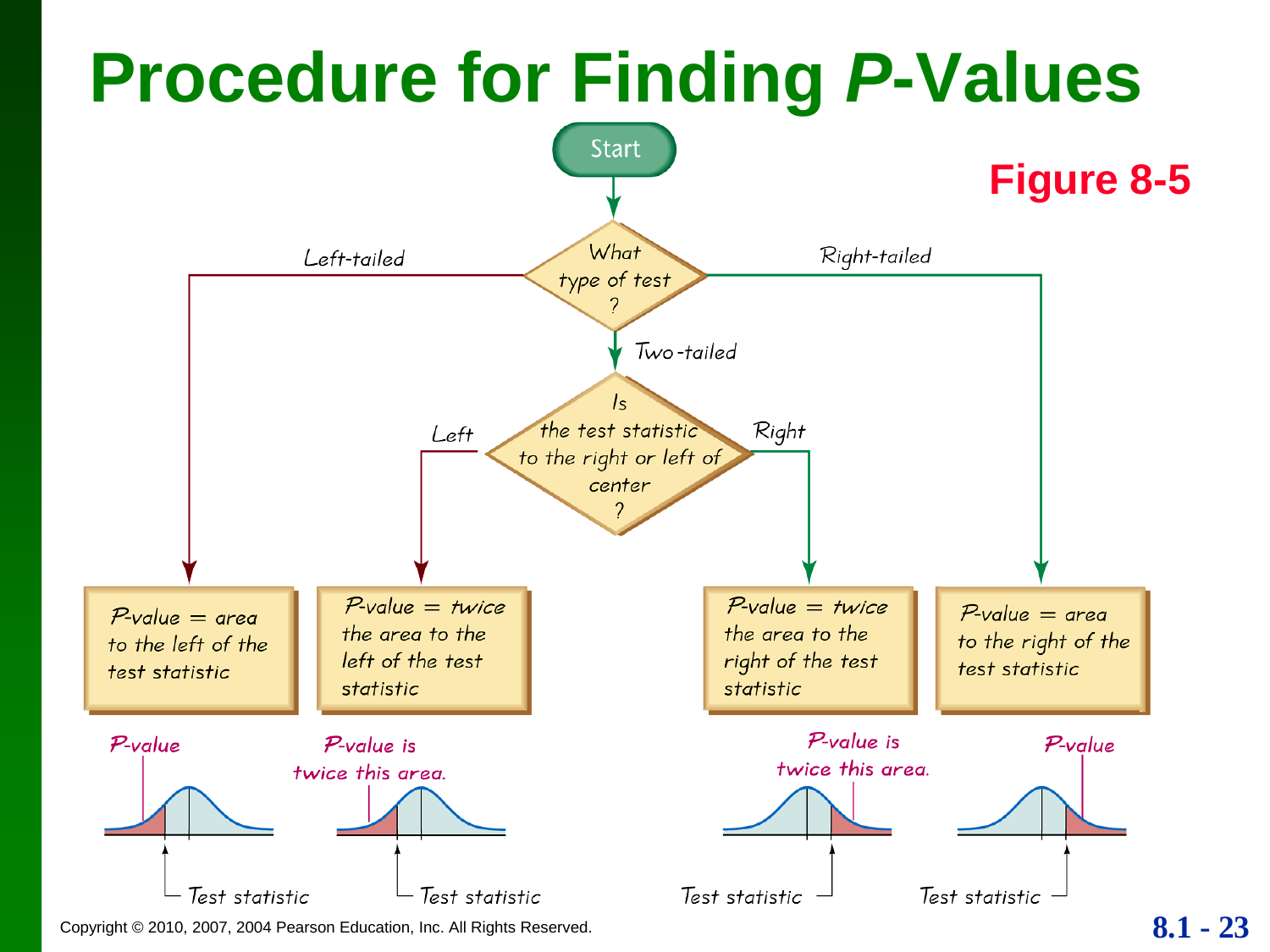## **Types of Hypothesis Tests: Two-tailed, Left-tailed, Right-tailed**

**The tails in a distribution are the extreme regions bounded by critical values.**

**Determinations of** *P***-values and critical values are affected by whether a critical region is in two tails, the left tail, or the right tail. It therefore becomes important to correctly characterize a hypothesis test as two-tailed, left-tailed, or right-tailed.**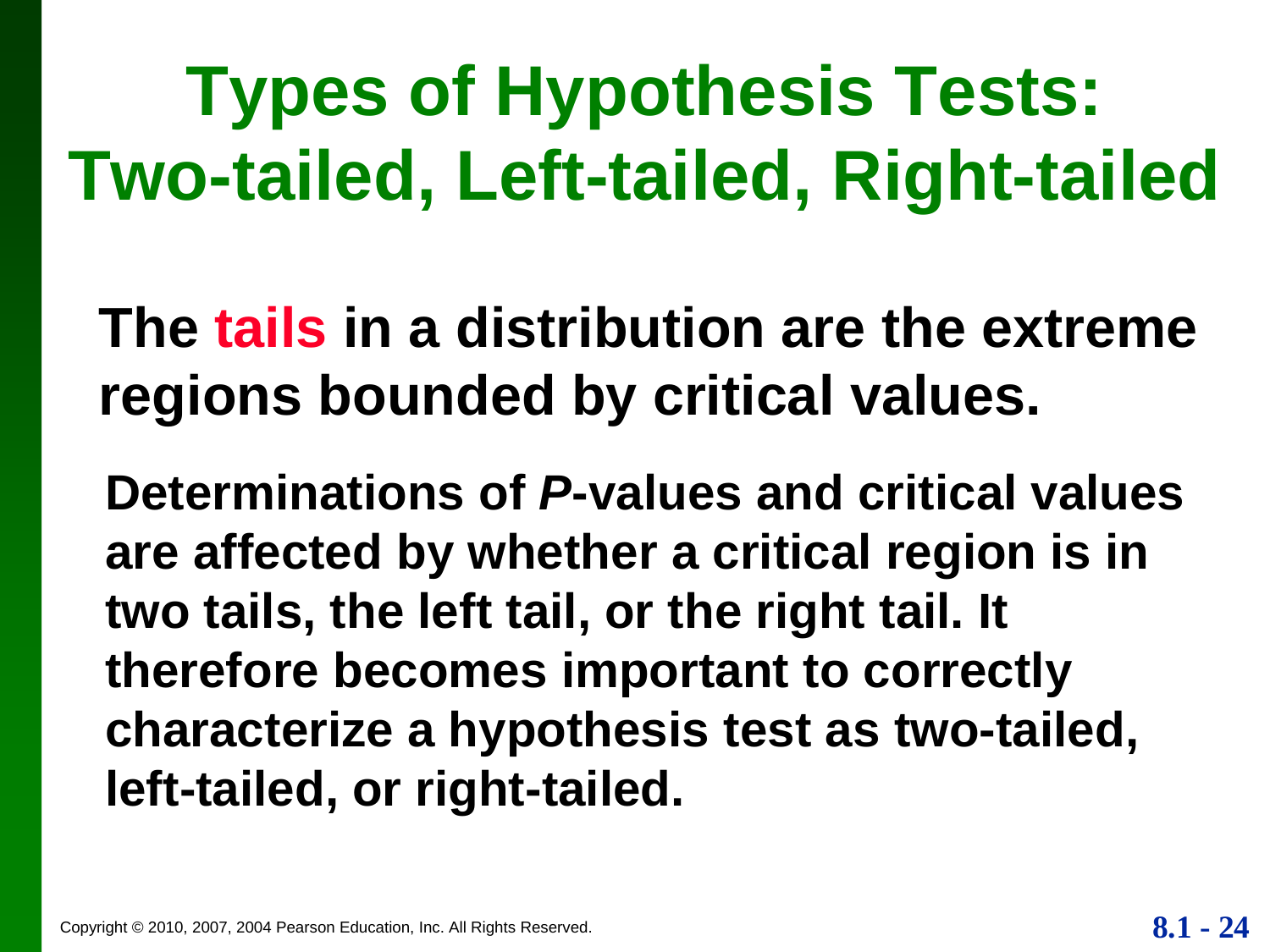#### **Two-tailed Test**



Sign used in  $H_1$ :  $\neq$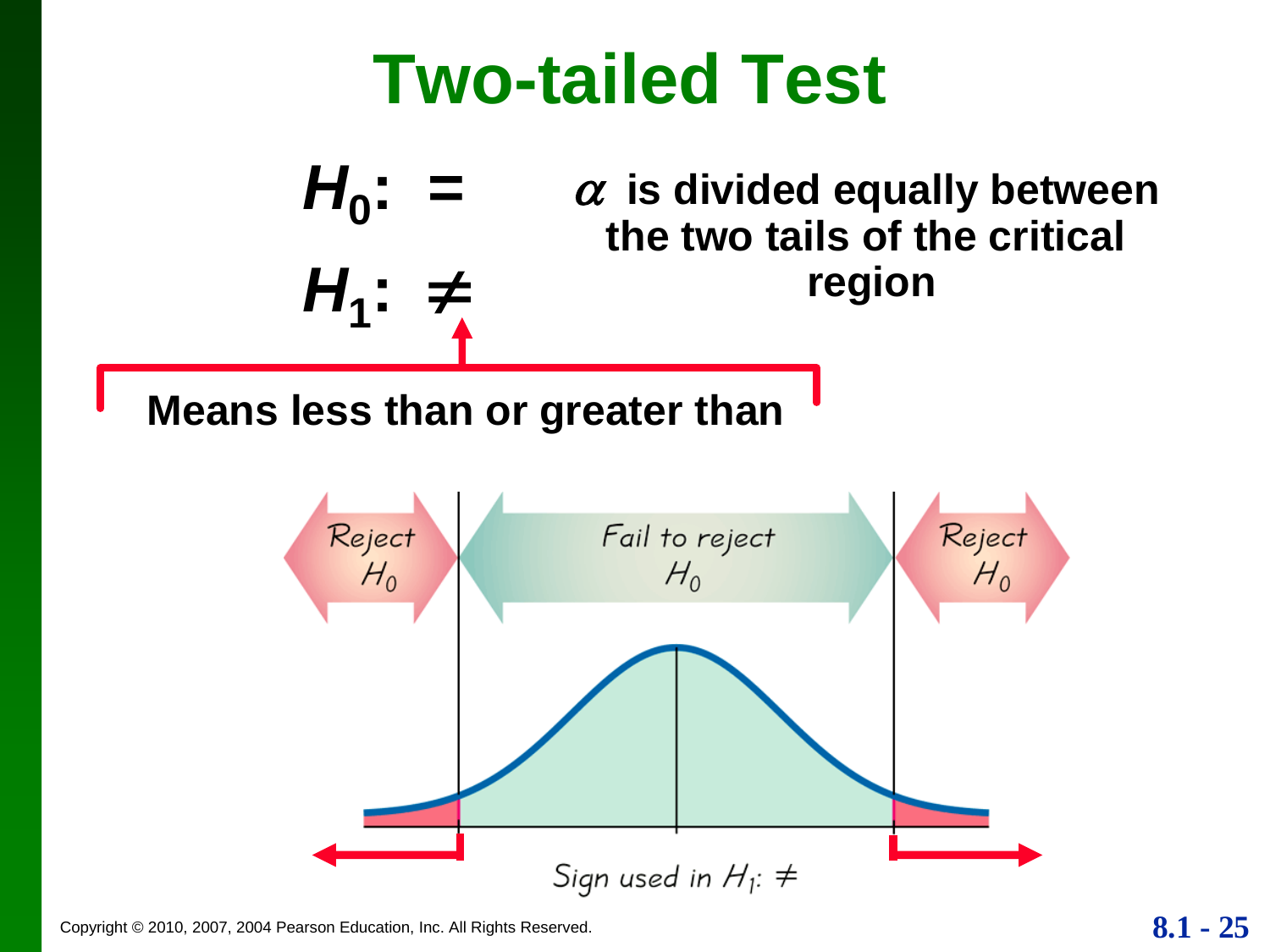#### **Left-tailed Test**

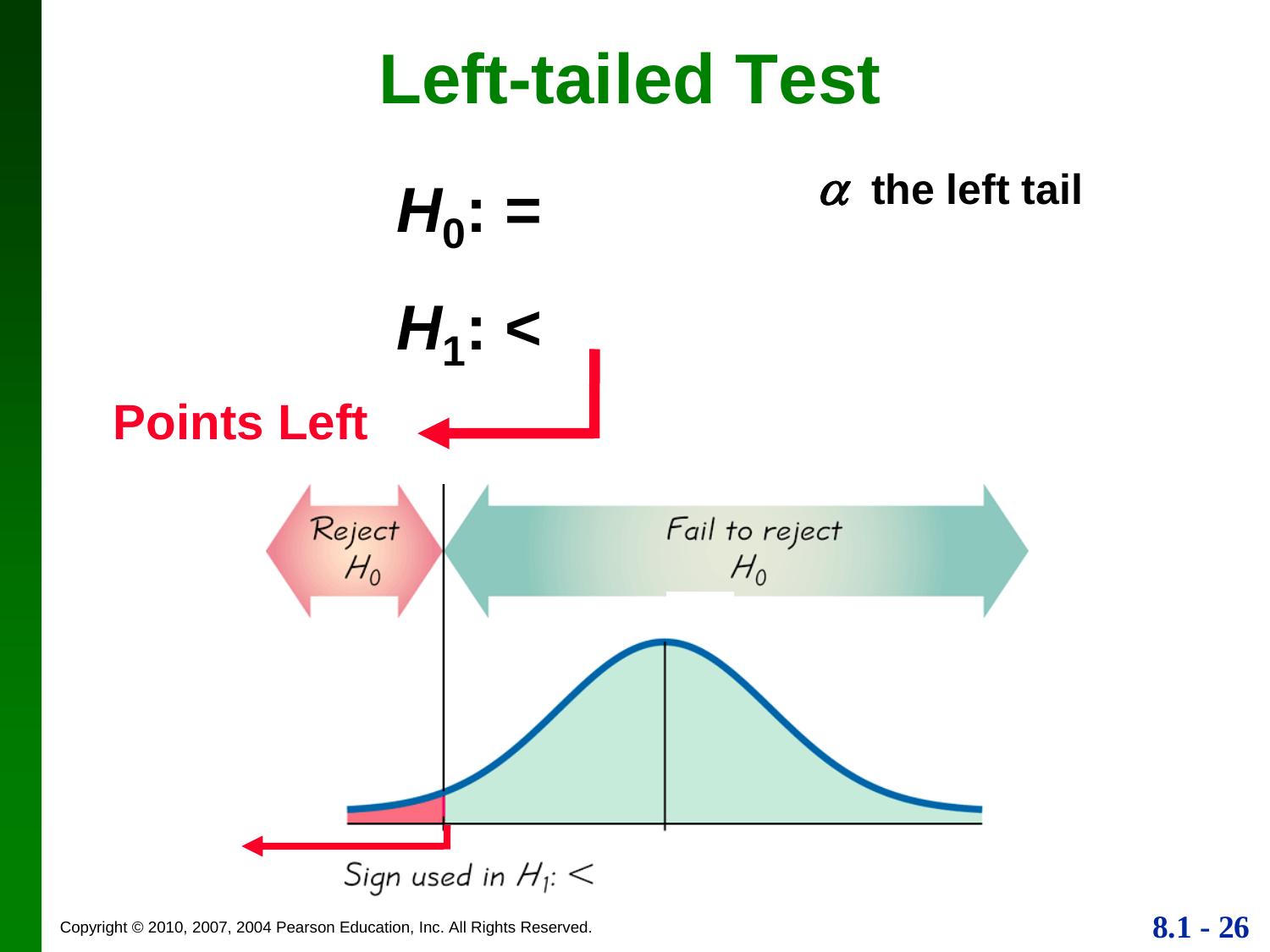## **Right-tailed Test**

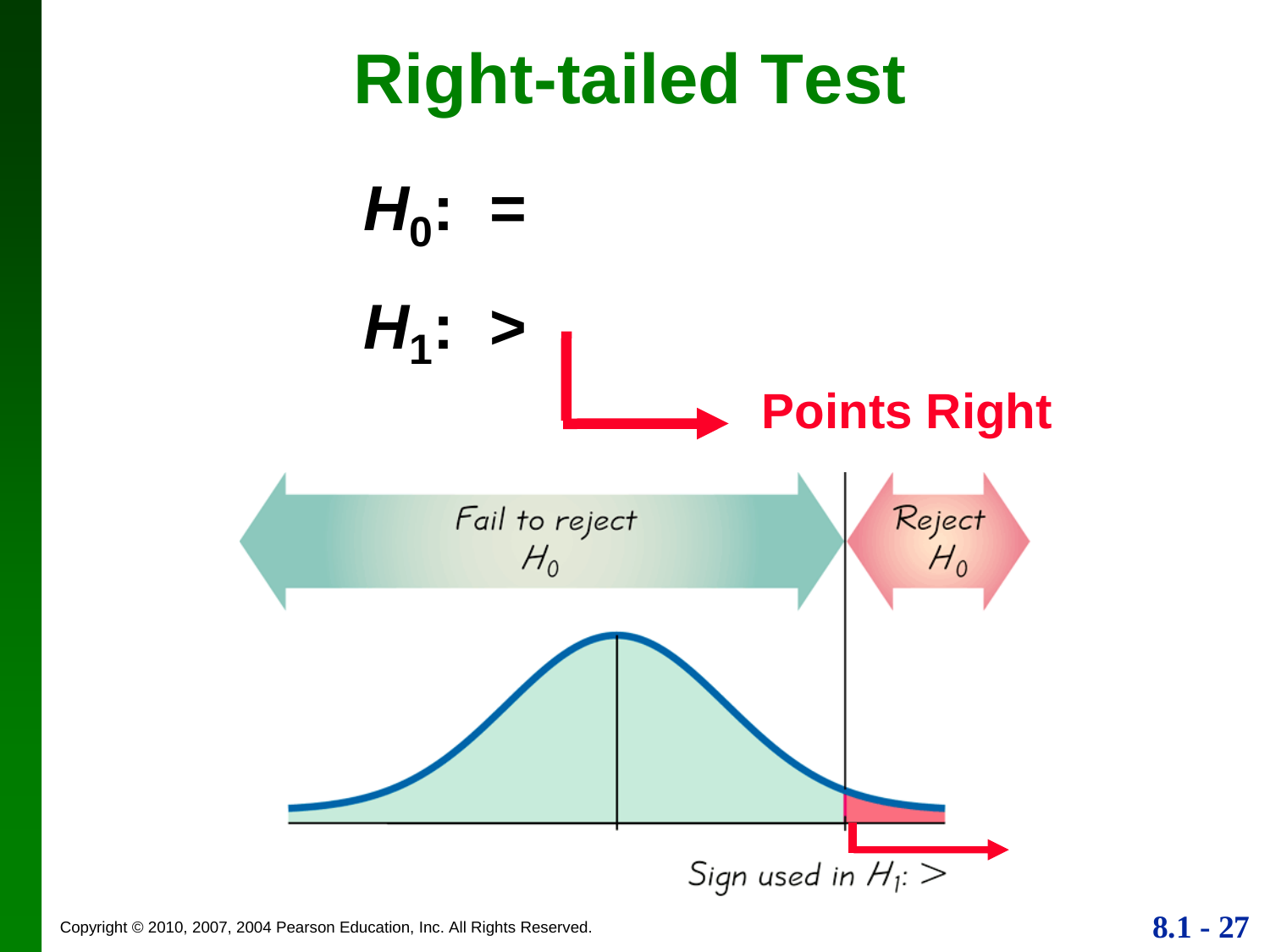## **Conclusions in Hypothesis Testing**

**We always test the null hypothesis. The initial conclusion will always be one of the following:**

- **1. Reject the null hypothesis.**
- **2. Fail to reject the null hypothesis.**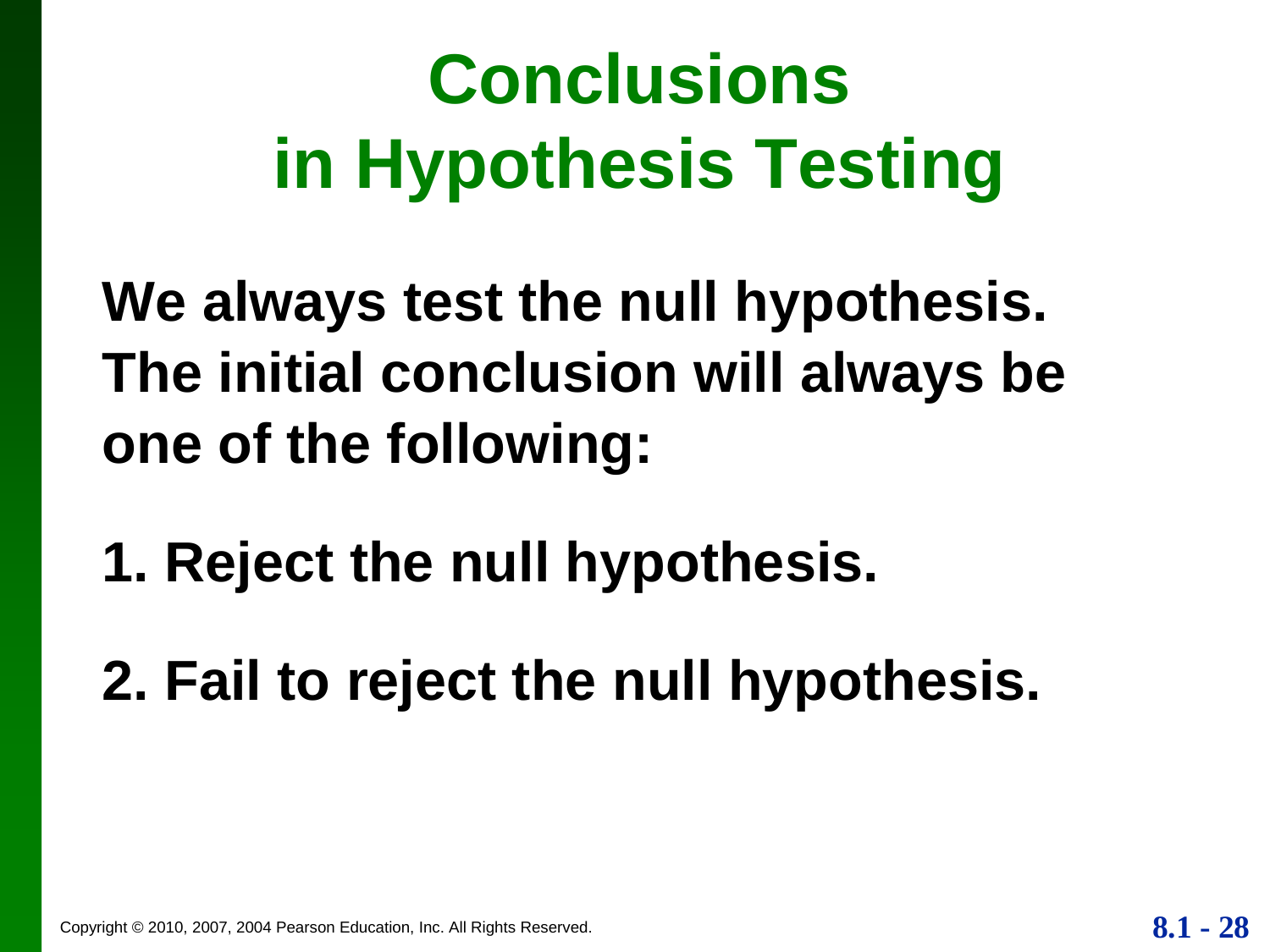## **Decision Criterion**

#### *P***-value method**: Using the significance level  $\alpha$ :

## If P-value  $\leq \alpha$ , reject  $H_0$ .

## If P-value  $> \alpha$ , fail to reject  $H_0$ .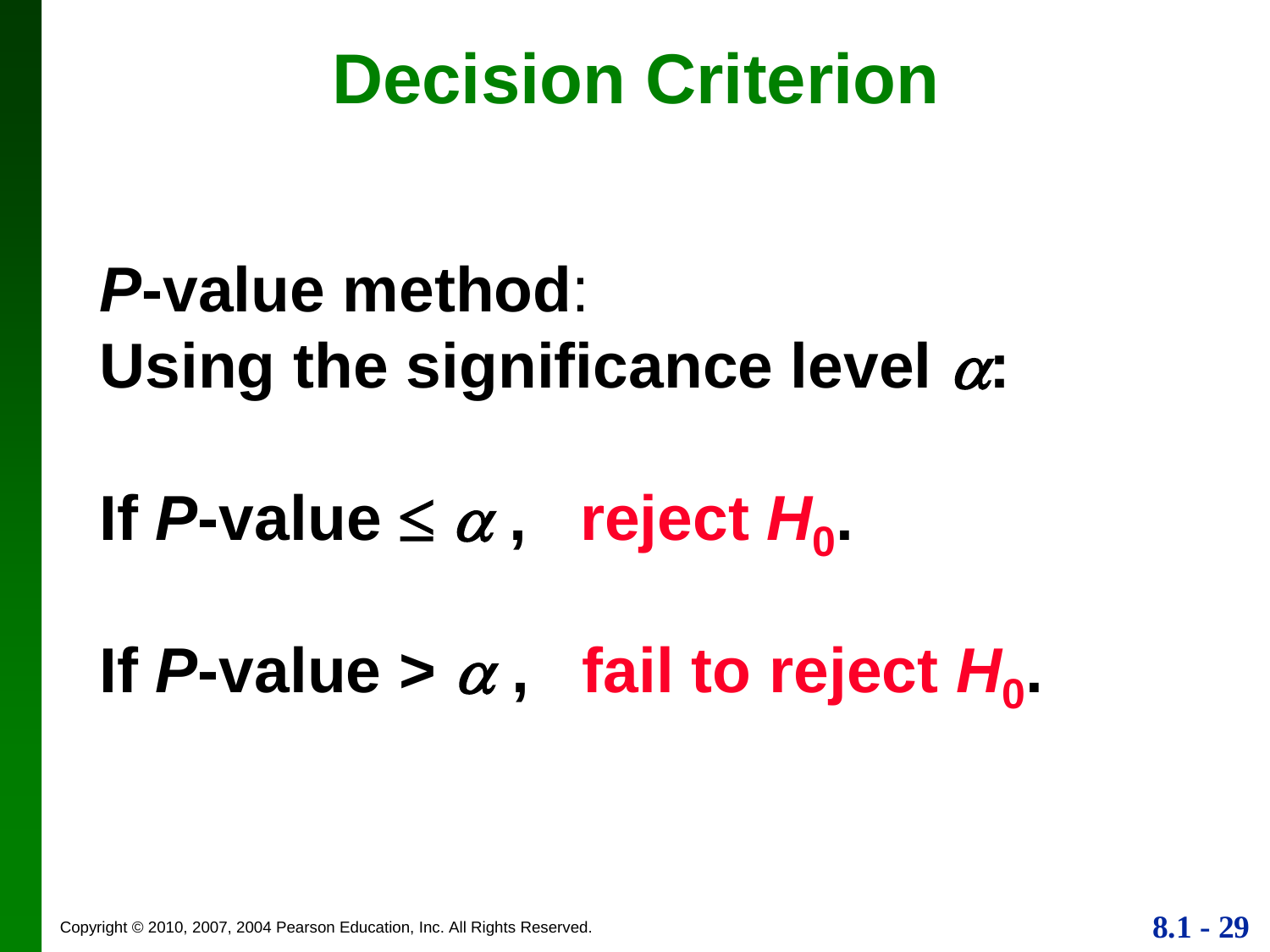## **Decision Criterion**

**Traditional method**:

**If the test statistic falls within the**  critical region, reject  $H_0$ .

**If the test statistic does not fall within the critical region, fail to**  reject  $H_0$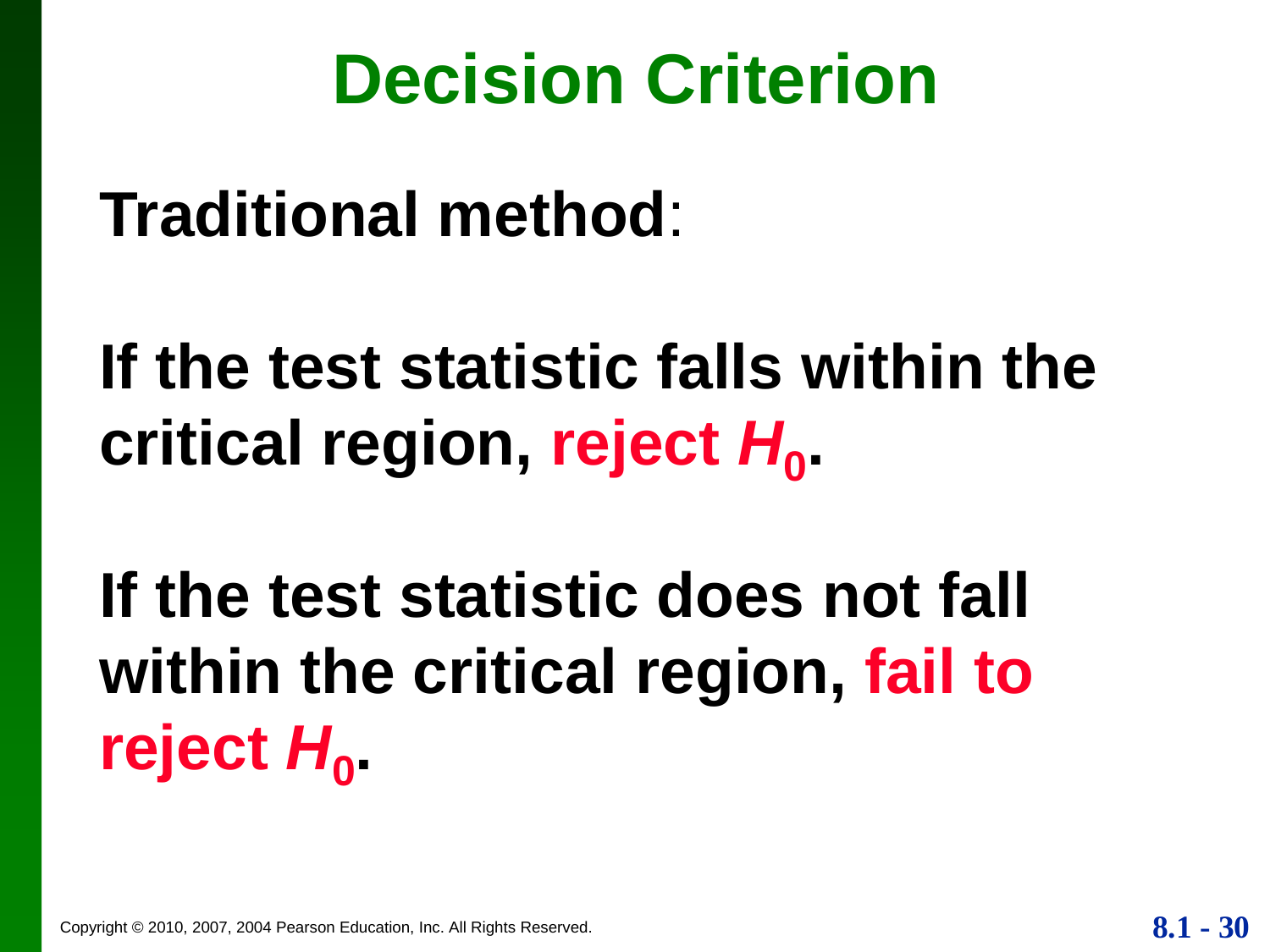## **Decision Criterion**

#### **Another option**:

**Instead of using a significance level such as 0.05, simply identify the** *P***-value and leave the decision to the reader.**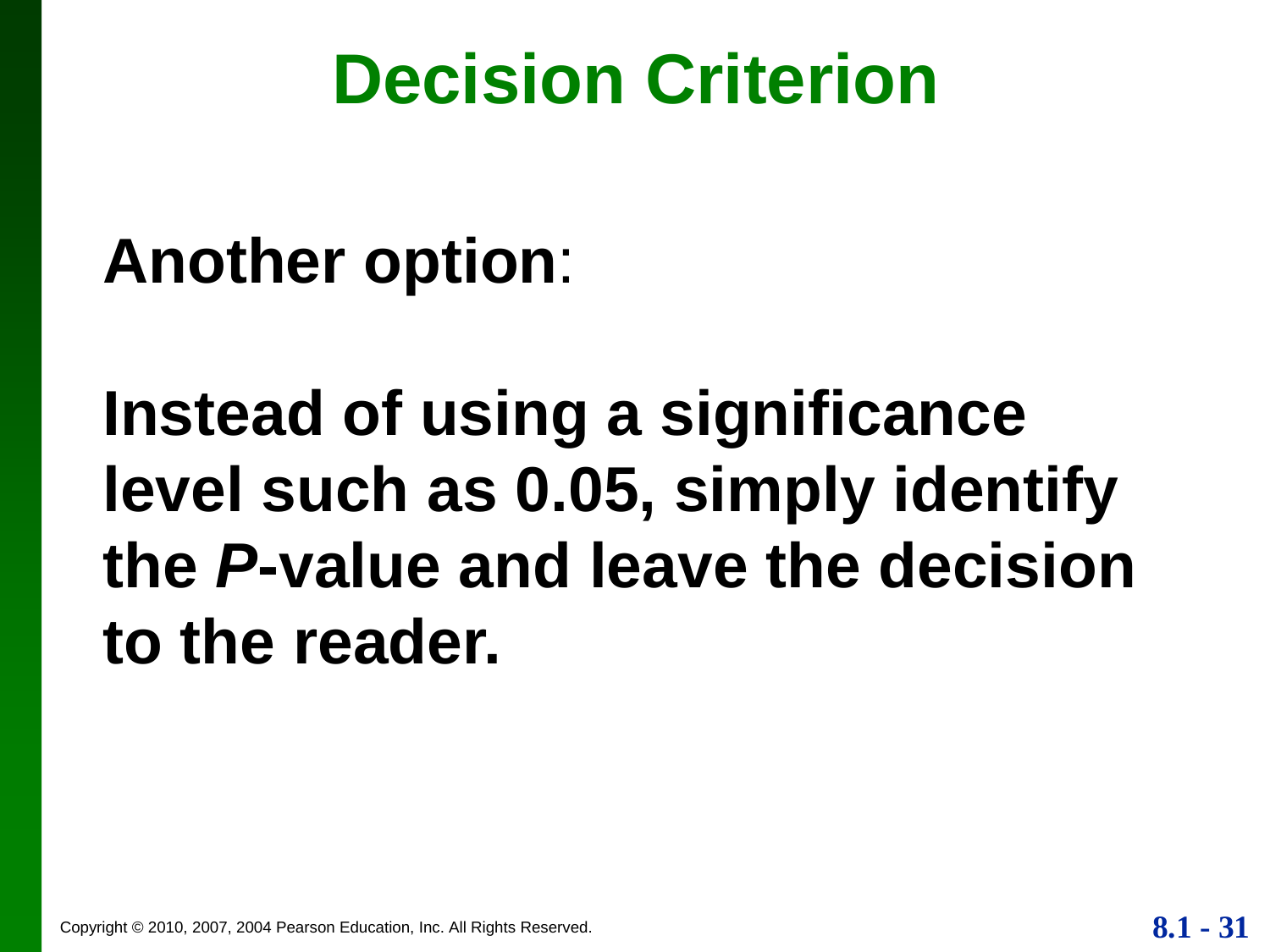## **Wording of Final Conclusion**

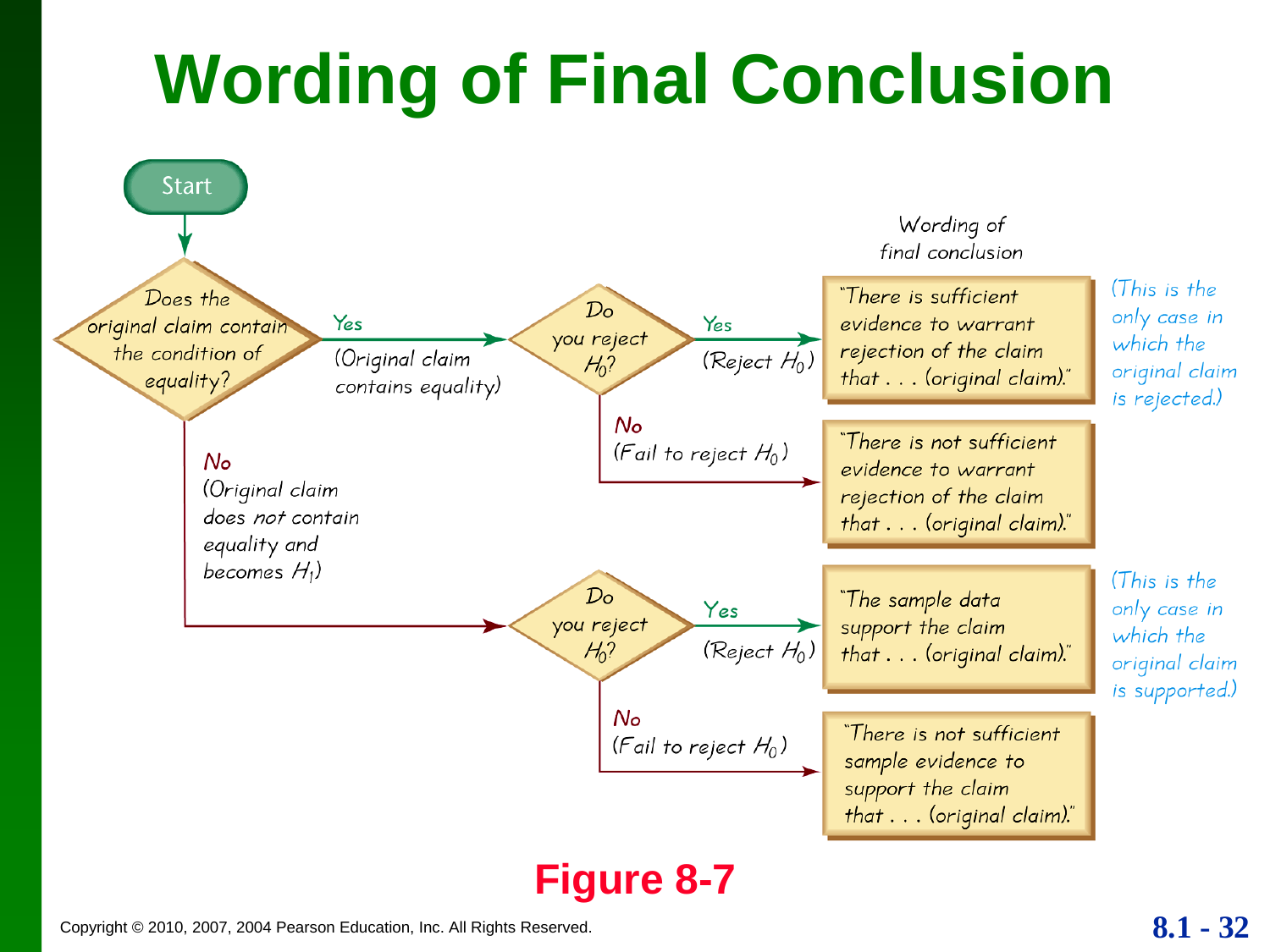#### **Caution**

**Never conclude a hypothesis test with a statement of "reject the null hypothesis" or "fail to reject the null hypothesis." Always make sense of the conclusion with a statement that uses simple nontechnical wording that addresses the original claim.**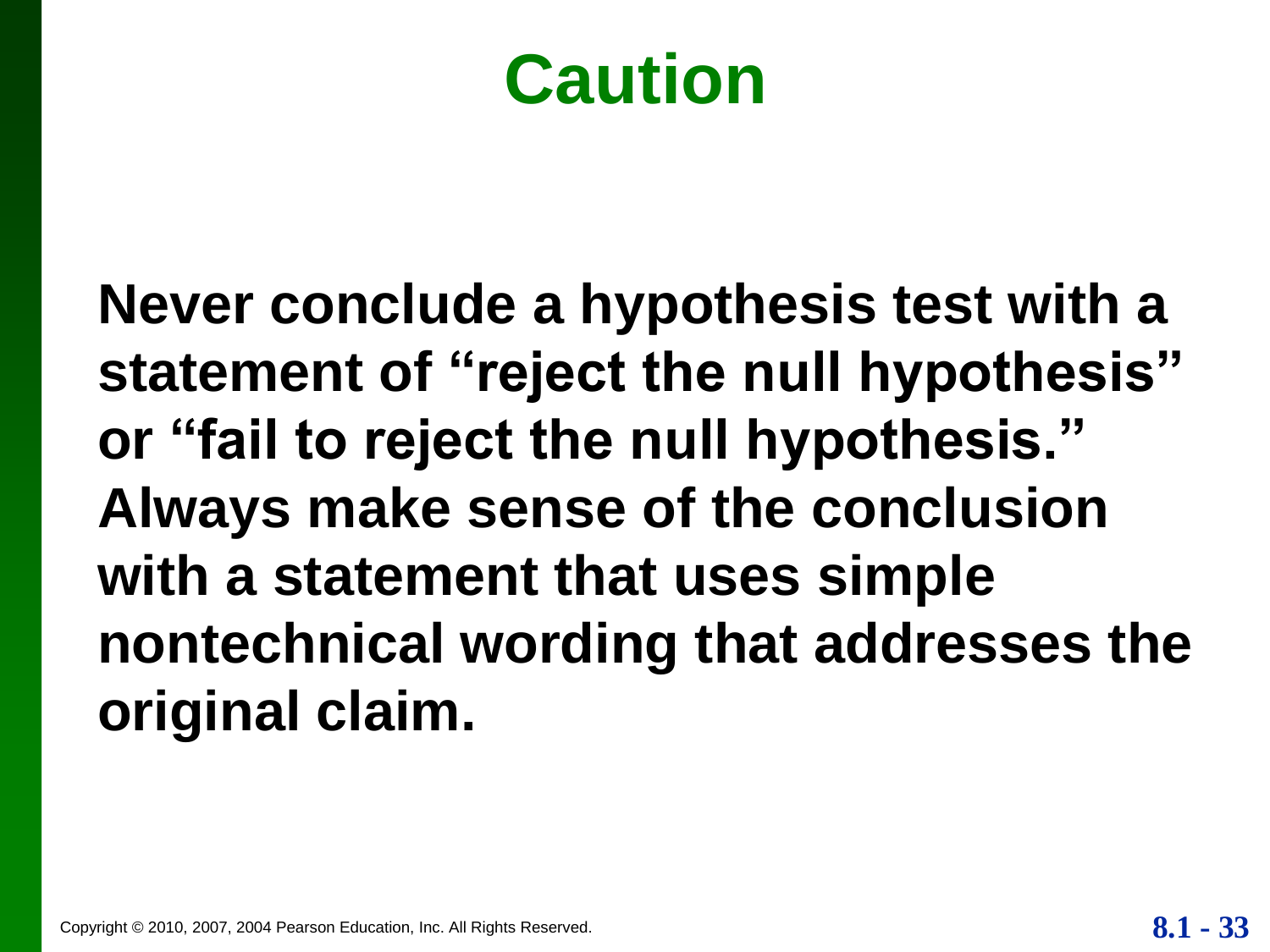## **Accept Versus Fail to Reject**

- **Some texts use "accept the null hypothesis."**
- **We are not proving the null hypothesis.**
- **Fail to reject says more correctly**
- **The available evidence is not strong enough to warrant rejection of the null hypothesis (such as not enough evidence to convict a suspect).**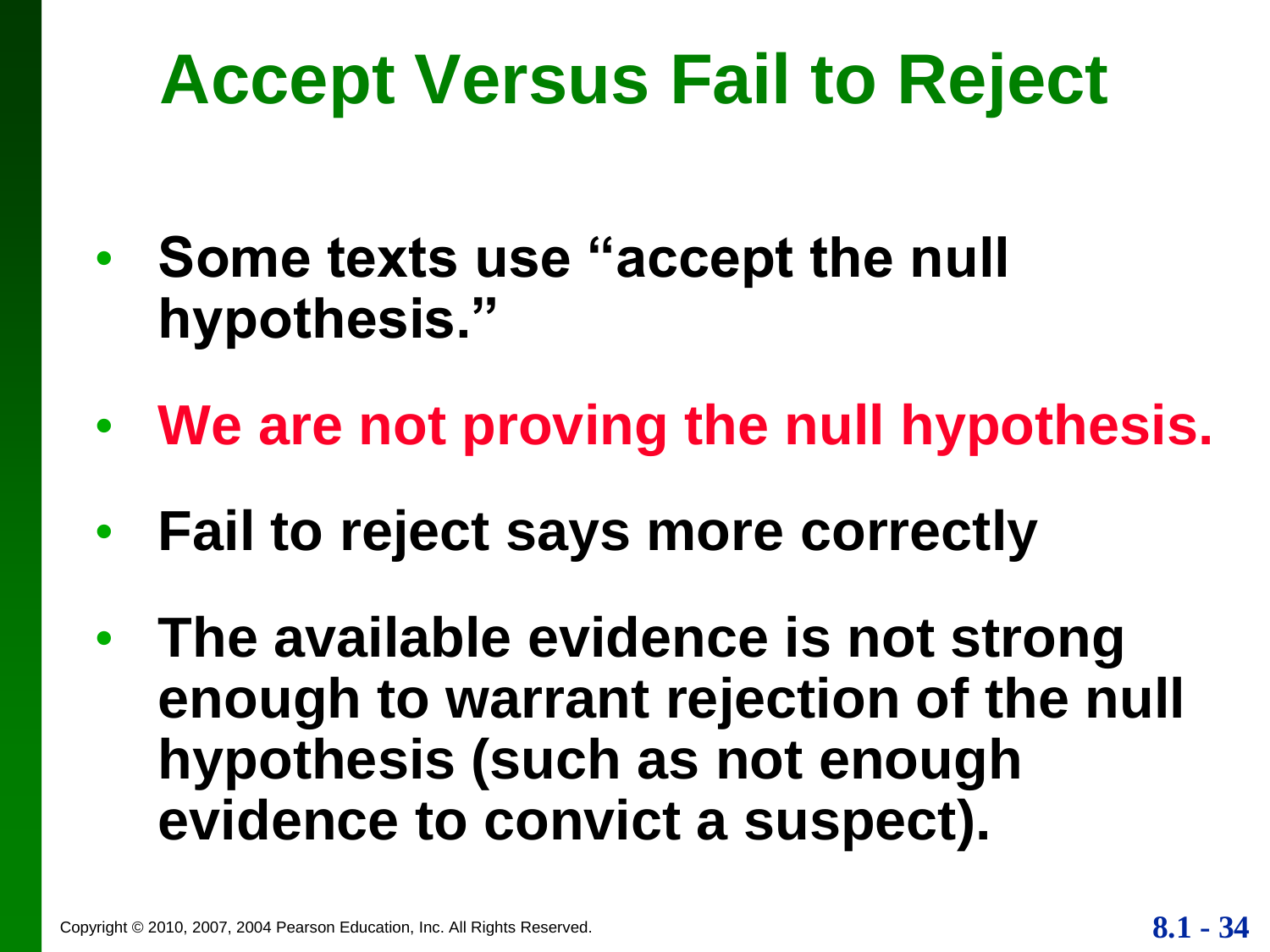

Identify the specific claim or hypothesis to be tested, and put it in symbolic form.

Give the symbolic form that must be true when the original claim is false.

 $\overline{\mathfrak{c}}$ 

 $\overline{2}$ 

 $\overline{\mathbf{3}}$ 

 $\overline{4}$ 

5

6

7

Of the two symbolic expressions obtained so far, let the alternative hypothesis  $H_1$  be the one not containing equality, so that  $H_1$  uses the symbol  $>$ or  $\leq$  or  $\neq$ . Let the null hypothesis  $H_0$  be the symbolic expression that the parameter equals the fixed value being considered.

Select the significance level  $\alpha$  based on the seriousness of a type 1 error. Make  $\alpha$  small if the consequences of rejecting a true  $H_0$  are severe. The values of 0.05 and 0.01 are very common.

Identify the statistic that is relevant to this test and determine its sampling distribution (such as normal, t, chi-square).

Find the test statistic and find the P-value (see Figure 8-6). Draw a graph and show the test statistic and P-value.

Reject  $H_0$  if the P-value is less than or equal to the significance level  $\alpha$ . Fail to reject  $H_0$  if the P-value is greater than  $\alpha$ .

Restate this previous decision in simple, 8 nontechnical terms, and address the original claim.

#### Stop

Copyright © 2010, 2007, 2004 Pearson Education, Inc. All Rights Reserved. **8.1 - 35**

## **Comprehensive Hypothesis Test –** *P***-Value Method**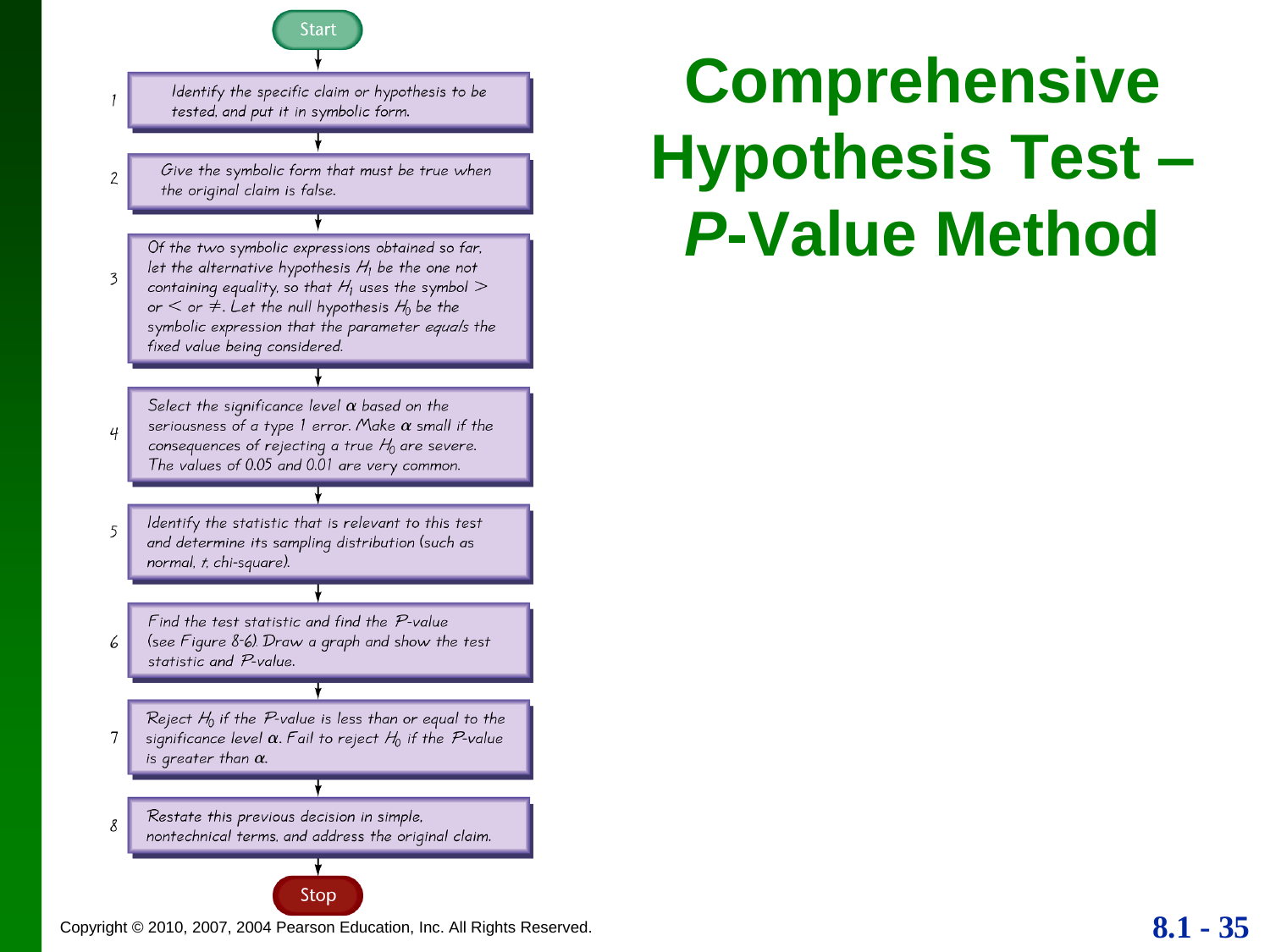

Identify the specific claim or hypothesis to be tested, and put it in symbolic form.

 $\overline{1}$ 

 $\overline{c}$ 

 $\overline{\mathbf{3}}$ 

 $\overline{4}$ 

5

6

Give the symbolic form that must be true when the original claim is false.

Of the two symbolic expressions obtained so far, let the alternative hypothesis  $H_1$  be the one not containing equality, so that  $H_1$  uses the symbol > or  $\leq$  or  $\neq$ . Let the null hypothesis  $H_0$  be the symbolic expression that the parameter equals the fixed value being considered.

Select the significance level  $\alpha$  based on the seriousness of a type 1 error. Make  $\alpha$  small if the consequences of rejecting a true  $H_0$  are severe. The values of 0.05 and 0.01 are very common.

Identify the statistic that is relevant to this test and determine its sampling distribution (such as normal, t, chi-square).

Find the test statistic, the critical values, and the critical region. Draw a graph and include the test statistic, critical value(s), and critical region.

Reject  $H_0$  if the test statistic is in the critical region.  $\overline{7}$ Fail to reject  $H_0$  if the test statistic is not in the critical region.

Restate this previous decision in simple, 8 nontechnical terms, and address the original claim.

#### Stop

Copyright © 2010, 2007, 2004 Pearson Education, Inc. All Rights Reserved. **8.1 - 36** 

## **Comprehensive Hypothesis Test – Traditional Method**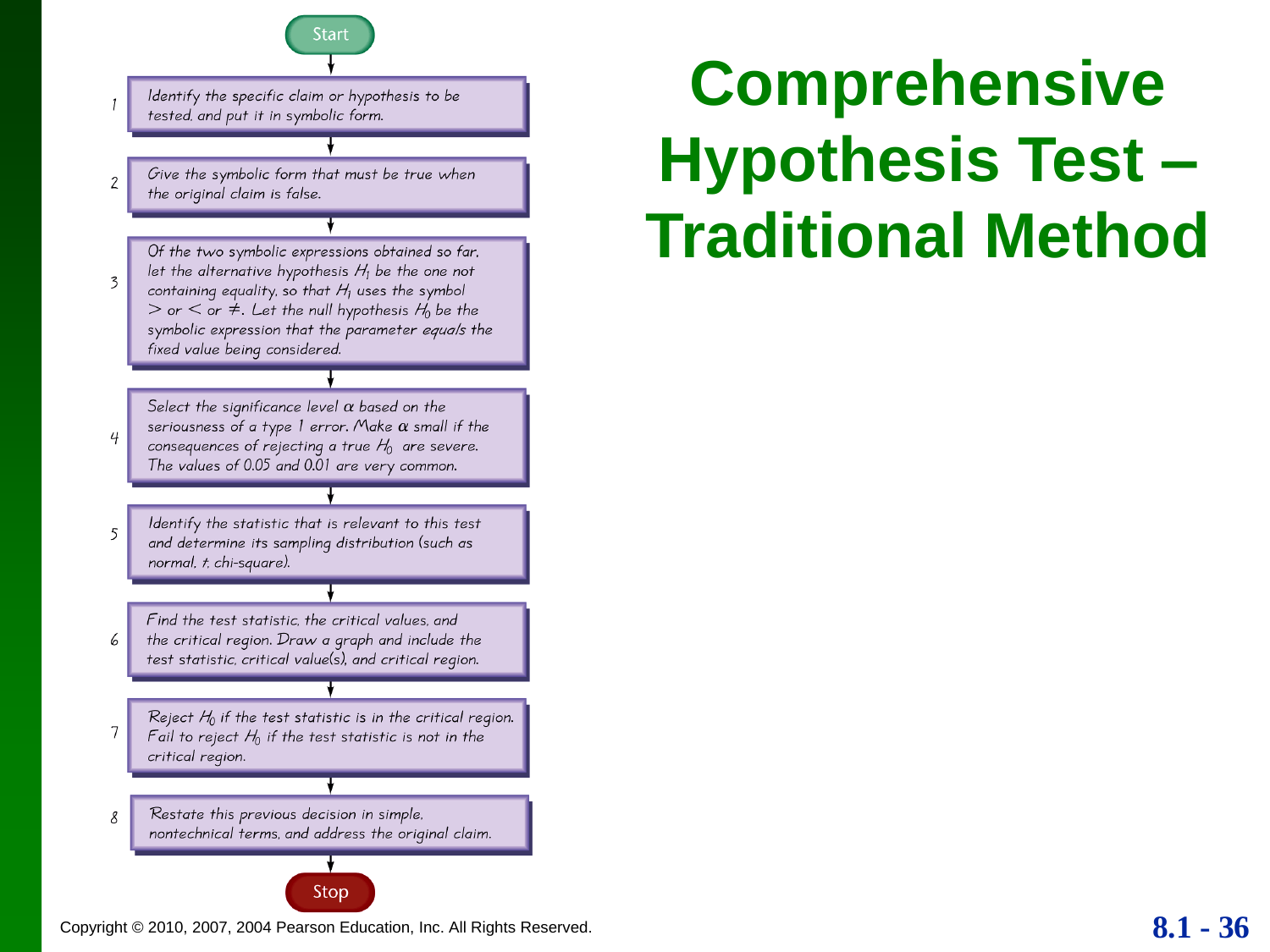#### **Recap**

**In this section we have discussed:**

- **❖ Null and alternative hypotheses.**
- **Test statistics.**
- **❖ Significance levels.**
- *P***-values.**
- **Decision criteria.**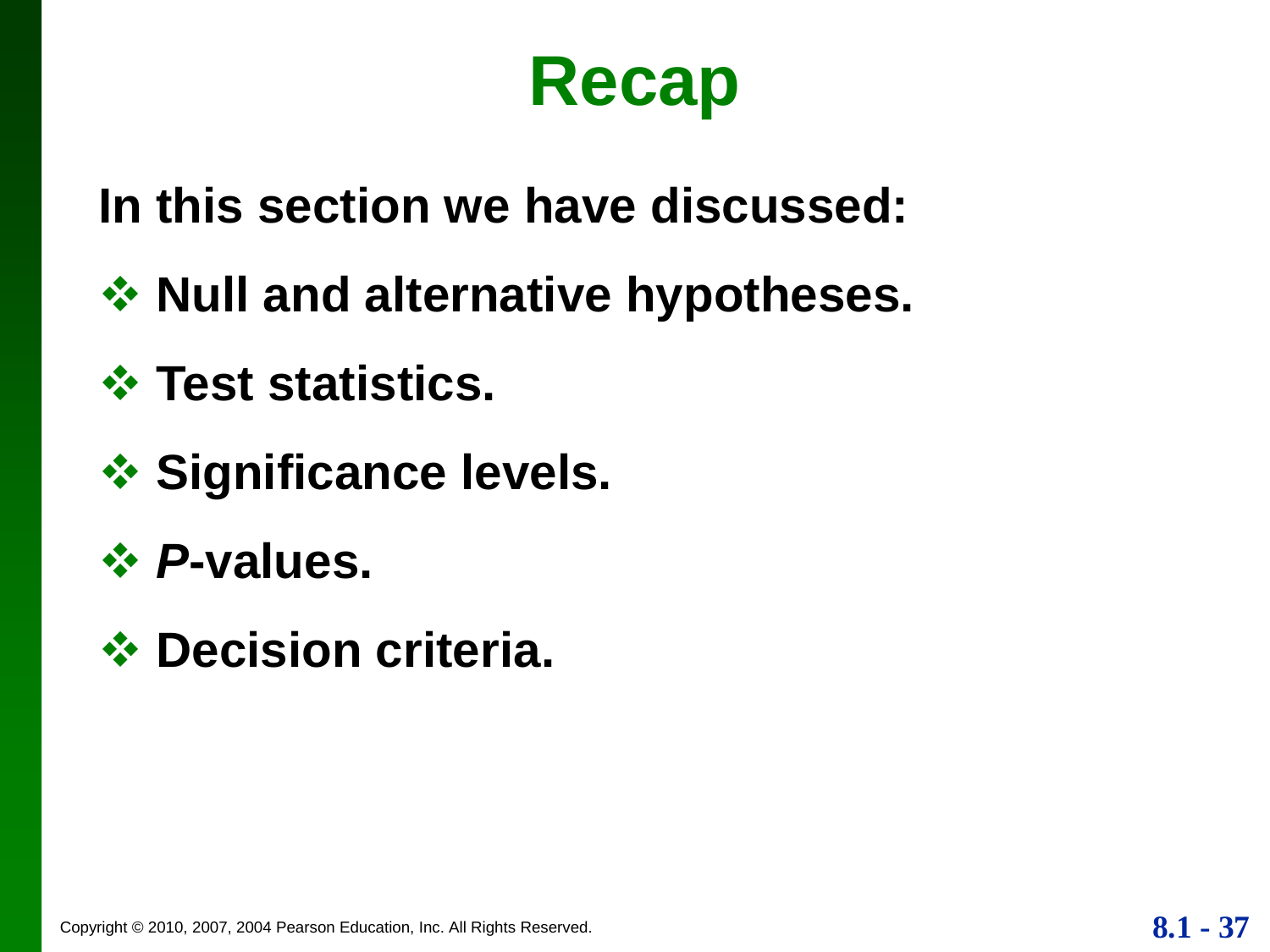## **Section 8-3 Testing a Claim About a Proportion**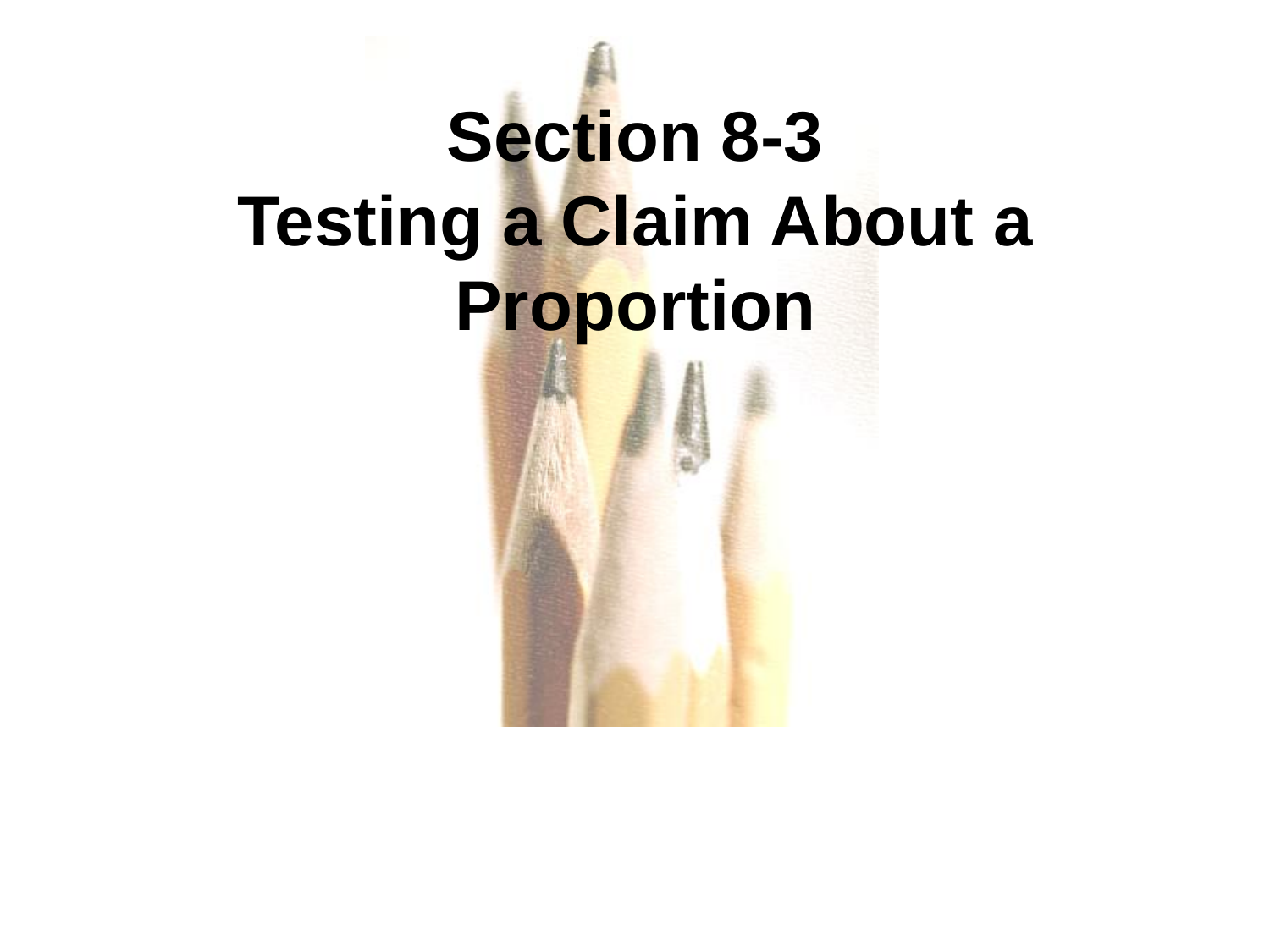## **Notation**

- *n* **= number of trials**
- $\hat{\boldsymbol{p}} = \frac{\boldsymbol{X}}{\boldsymbol{n}}$  (sample proportion) *n*
- *p* **= population proportion (used in the null hypothesis)**
- *q* **= 1 –** *p*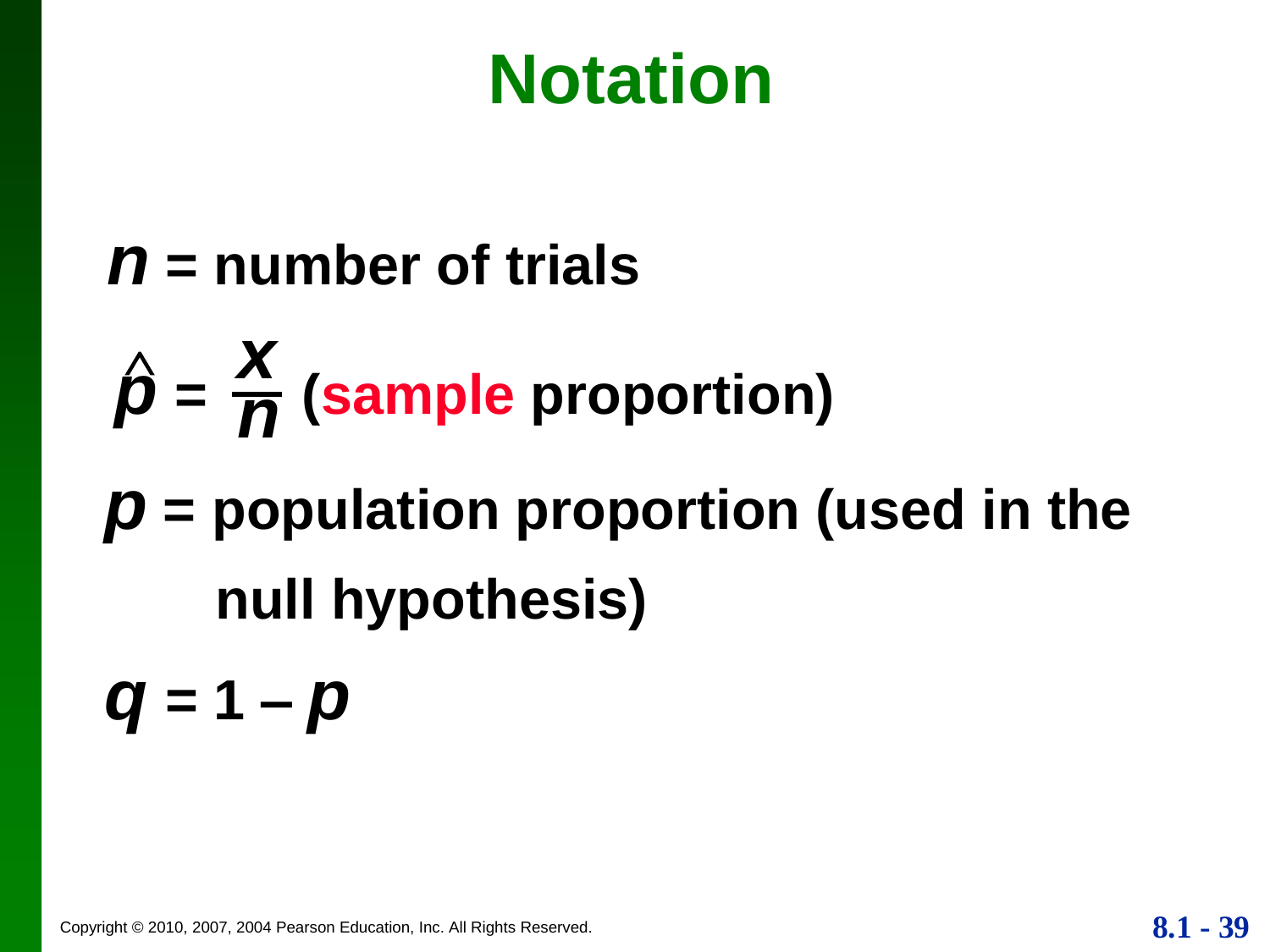## **Test Statistic for Testing a Claim About a Proportion**



*P***-values: Use the standard normal distribution (Table A-2) and refer to Figure 8-5**

#### **Critical Values: Use the standard normal distribution (Table A-2).**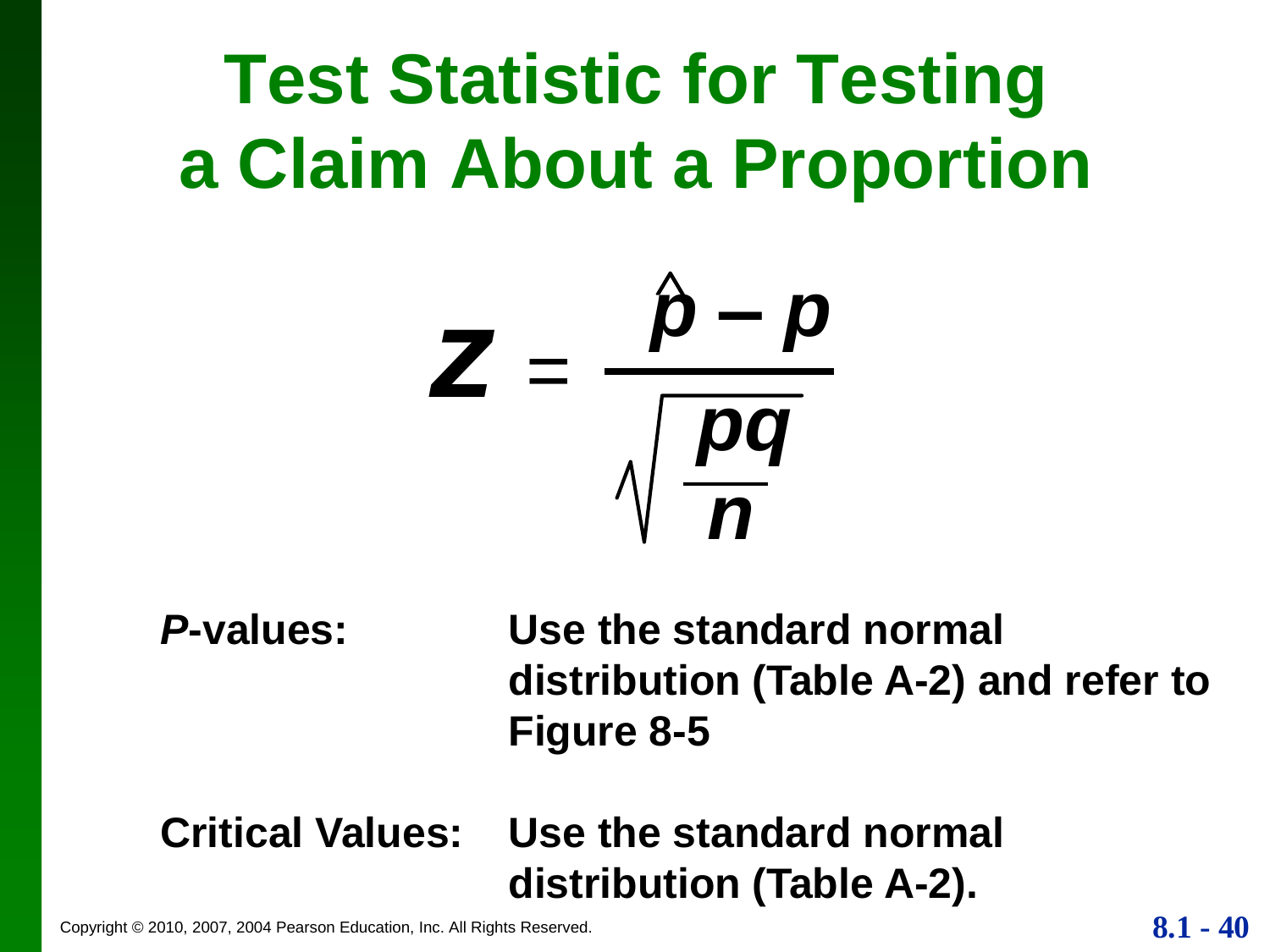**The text refers to a study in which 57 out of 104 pregnant women correctly guessed the sex of their babies. Use these sample data to test the claim that the success rate of such guesses is no different from the 50% success rate expected with random chance guesses. Use a 0.05 significance level.**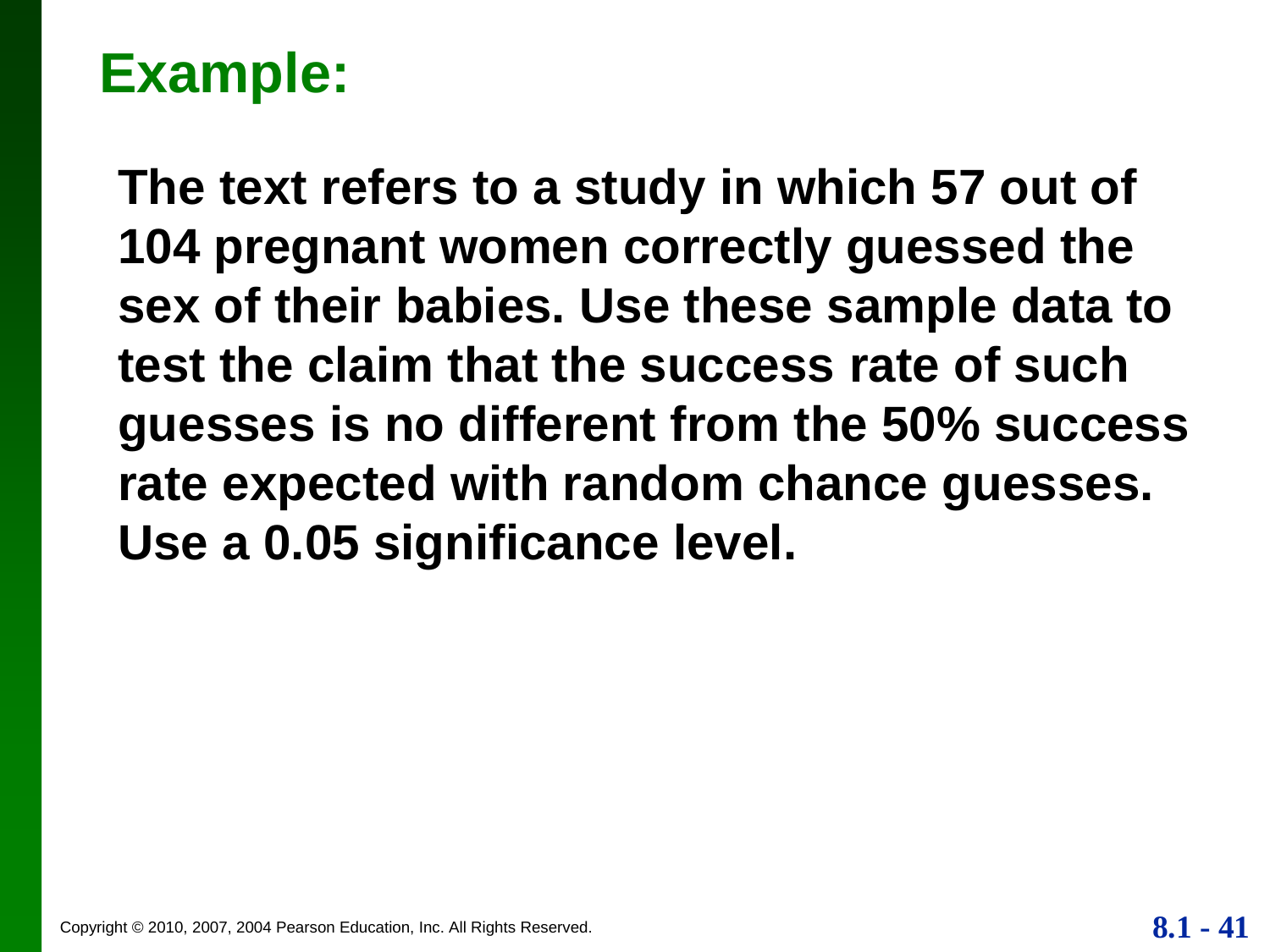**Requirements are satisfied: simple random sample; fixed number of trials (104) with two categories (guess correctly or do not);** *np* **=**   $(104)(0.5) = 52 \ge 5$  and  $nq = (104)(0.5) = 52 \ge 5$ 

- **Step 1: original claim is that the success rate is no different from 50%:**  $p = 0.50$
- **Step 2: opposite of original claim is** *p* **≠ 0.50**
- **Step 3:** *p* **≠ 0.50 does not contain equality so**  it is  $H_1$ .
- *H***0 :** *p* **= 0.50 null hypothesis and original claim** *H***1 :** *p* **≠ 0.50 alternative hypothesis**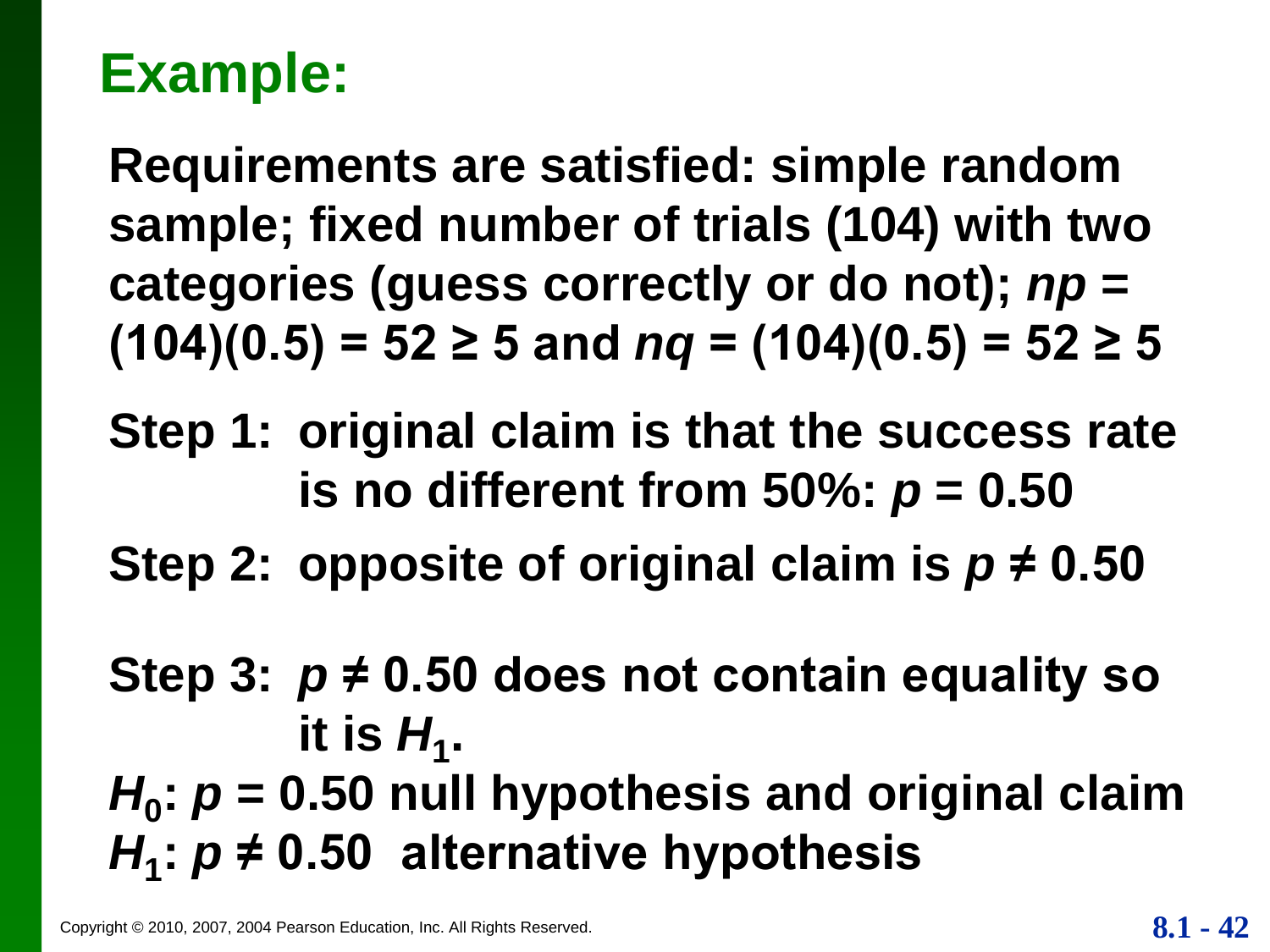#### **Step 4: significance level is**  $\alpha = 0.50$

**Step 5: sample involves proportion so the relevant statistic is the sample proportion,**  *p* ˆ

**Step 6: calculate** *z***:**



#### **two-tailed test,** *P***-value is twice the area to the right of test statistic**